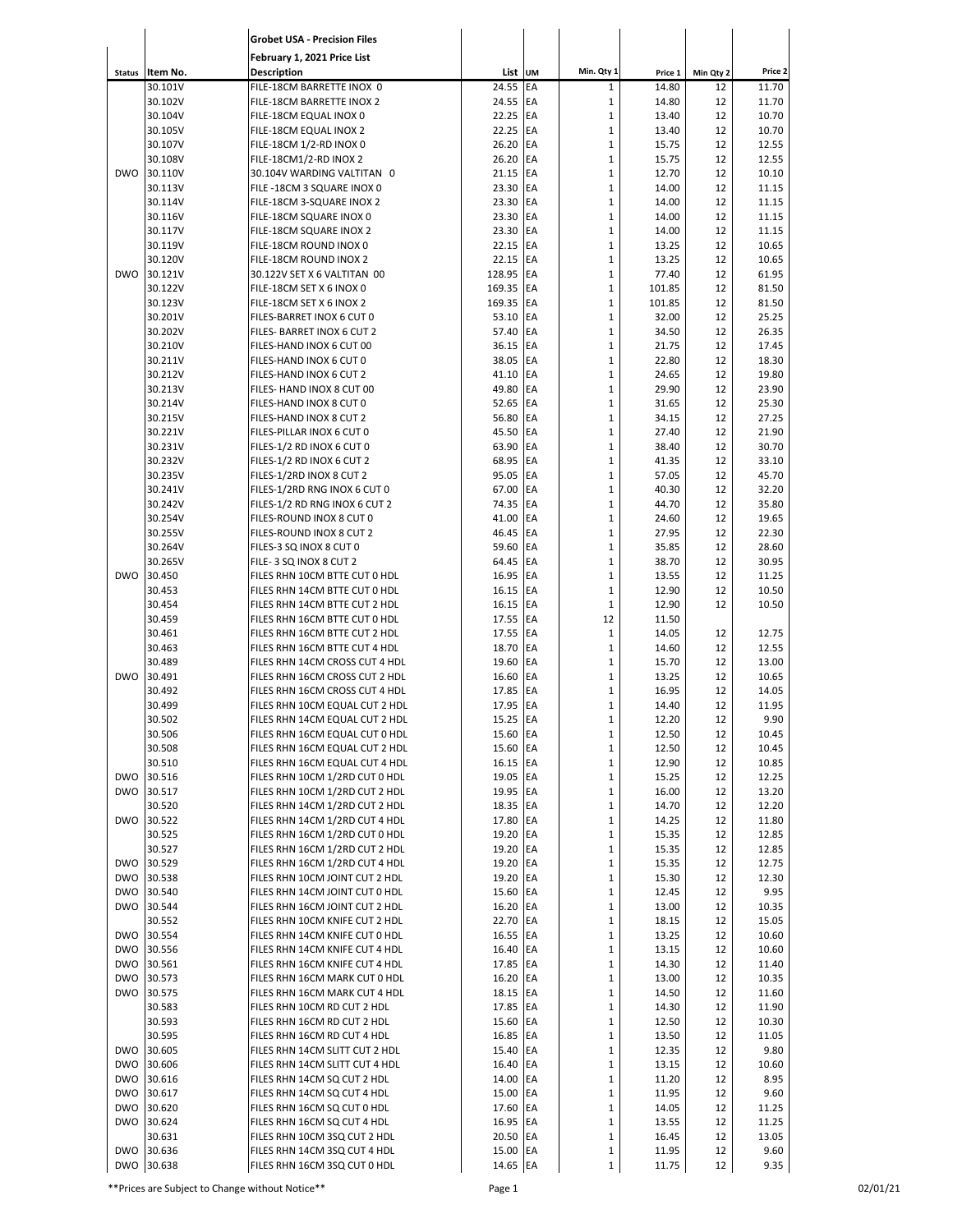|                          |                      | <b>Grobet USA - Precision Files</b>                              |                       |            |                   |                 |           |                |
|--------------------------|----------------------|------------------------------------------------------------------|-----------------------|------------|-------------------|-----------------|-----------|----------------|
|                          |                      | February 1, 2021 Price List                                      |                       |            |                   |                 |           |                |
| <b>Status</b>            | Item No.             | <b>Description</b>                                               | List UM               |            | Min. Qty 1        | Price 1         | Min Qty 2 | Price 2        |
|                          | 30.640               | FILES RHN 16CM 3SQ CUT 2 HDL                                     | 17.25                 | EA         | $\mathbf{1}$      | 13.80           | 12        | 11.45          |
| <b>DWO</b>               | 30.657               | FILES RHN 10CM WARD CUT 2 HDL                                    | 16.20 EA              |            | $\mathbf 1$       | 13.00           | 12        | 10.35          |
| <b>DWO</b>               | 30.661               | FILES RHN 14CM WARD CUT 4 HDL                                    | 14.10 EA              |            | 1                 | 11.25           | 12        | 9.00           |
| <b>DWO</b><br><b>DWO</b> | 30.663<br>30.676     | FILES RHN 16CM WARD CUT 0 HDL                                    | 14.65<br>131.50 EA    | <b>IEA</b> | $\mathbf{1}$<br>1 | 11.75<br>105.15 | 12        | 9.35           |
| <b>DWO</b>               | 30.677               | FILES RHN 14CM SET12 CUT 2 HDL<br>FILES RHN 14CM SET12 CUT 4 HDL | 139.80                | EA         | 1                 | 111.85          |           |                |
| <b>DWO</b>               | 30.680               | FILES RHN 16CM SET12 CUT 2 HDL                                   | 139.00 EA             |            | 1                 | 111.20          |           |                |
| <b>DWO</b>               | 30.950               | FRET FILE 4.5" 1MM RAD. FINE                                     | 66.95 EA              |            | $\mathbf{1}$      | 39.60           |           |                |
| <b>DWO</b>               | 30.951               | FRET FILE 4.5" 2MM RAD. MED.                                     | 66.95 EA              |            | 1                 | 39.60           |           |                |
| <b>DWO</b>               | 30.952               | FRET FILE 4.5" 3MM RAD. LARGE                                    | 66.95 EA              |            | $\mathbf{1}$      | 39.60           |           |                |
| <b>DWO</b>               | 30.955               | FRET FILE DIA. 2.5MM RAD 46GR                                    | 137.45 EA             |            | 1                 | 84.65           |           |                |
| <b>DWO</b>               | 30.956               | FRET FILE DIA. 2.5MM RAD 76GR                                    | 137.45 EA             |            | 1                 | 84.65           |           |                |
| <b>DWO</b>               | 30.957               | FRET FILE DIA. 3MM RAD 46GRIT                                    | 183.65                | <b>IEA</b> | 1                 | 109.75          |           |                |
| <b>DWO</b>               | 30.958               | FRET FILE DIA. 3MM RAD 76GRIT                                    | 183.65 EA             |            | $\mathbf{1}$      | 109.75          |           |                |
| <b>DWO</b>               | 30.960<br>30.965     | FILE BARRETTE 5" CUT 1<br>FILE 1/2 RD RASP 10" CUT 5             | 38.10 EA<br>100.40 EA |            | $\mathbf{1}$<br>1 | 21.95<br>59.55  |           |                |
|                          | 30.966               | FILE 1/2 RD RASP 10" CUT 6                                       | 113.10 EA             |            | $\mathbf{1}$      | 66.40           |           |                |
| <b>DWO</b>               | 30.968               | FILE HAND RASP 8" CUT 6                                          | 99.90 EA              |            | 1                 | 59.80           |           |                |
| <b>DWO</b>               | 30.969               | FILE HAND RASP 6" CUT 7                                          | 95.50 EA              |            | $\mathbf{1}$      | 56.95           |           |                |
| <b>DWO</b>               | 30.970               | FILE HAND RASP 10" CUT 7                                         | 119.00 EA             |            | 1                 | 71.35           |           |                |
| <b>DWO</b>               | 30.971               | FILE 1/2 RD RASP 8" CUT 6                                        | 106.30 EA             |            | $\mathbf{1}$      | 63.55           |           |                |
| <b>DWO</b>               | 30.972               | FILE 1/2 RD RASP 6" CUT 7                                        | 100.50 EA             |            | 1                 | 60.40           |           |                |
| <b>DWO</b>               | 30.973               | FILE 1/2 RD RASP 10" CUT 7                                       | 125.90 EA             |            | $\mathbf 1$       | 75.40           |           |                |
| <b>DWO</b>               | 30.975               | FILE 1/2 RD SLIM RASP 8" CUT 6                                   | 110.90 EA             |            | 1                 | 67.00           |           |                |
| <b>DWO</b><br><b>DWO</b> | 30.976<br>30.980     | FILE 1/2 RD SLIM RASP 6" CUT 7<br>FILE 1/2 RD CAB. RASP 8" CUT 6 | 109.75 EA<br>117.85   | <b>IEA</b> | 1<br>1            | 63.85<br>70.50  |           |                |
| <b>DWO</b>               | 30.982               | FILE 1/2 RD CAB. RASP 6" CUT 7                                   | 110.90 EA             |            | $\mathbf{1}$      | 67.00           |           |                |
| <b>DWO</b>               | 30.983               | FILE 1/2RD CAB. RASP 10" CUT 7                                   | 139.80                | <b>IEA</b> | $\mathbf{1}$      | 83.75           |           |                |
| <b>DWO</b>               | 30.986               | FILE ROUND RASP 8" CUT 6                                         | 99.35 EA              |            | 1                 | 59.80           |           |                |
| <b>DWO</b>               | 30.987               | FILE ROUND RASP 10" CUT 6                                        | 110.90 EA             |            | 1                 | 66.75           |           |                |
|                          | 30.98805             | CABINET RASP 10" CUT 5                                           | 74.35                 | <b>IEA</b> | 1                 | 44.65           |           |                |
|                          | 30.98806             | CABINET RASP 10" CUT 6                                           | 81.75 EA              |            | 1                 | 49.10           |           |                |
|                          | 30.99005             | <b>CABINET RASP 12" CUT 5</b>                                    | 131.35 EA             |            | 1                 | 78.85           |           |                |
|                          | 30.99206             | HALFROUND RASP 5" CUT 6                                          | 79.15 EA              |            | $\mathbf 1$       | 47.55           |           |                |
|                          | 30.99404<br>30.99604 | HALFROUND RASP 8" CUT 4<br>HAND RASP 8" CUT 4                    | 93.85 EA<br>52.60 EA  |            | 1<br>1            | 56.35<br>31.60  |           |                |
|                          | 30.99904             | ROUND RASP 8" CUT 4                                              | 75.70 EA              |            | 1                 | 45.45           |           |                |
|                          | 31.011               | PROFESSIONAL TOOL SET                                            | 328.90 EA             |            | $\mathbf{1}$      | 214.50          |           |                |
|                          | 31.012               | PRECISION HANDFILE STARTER SET                                   | 238.80                | EA         | 1                 | 162.00          |           |                |
|                          | 31.013               | PRECISION FILE 6 PIECE SET W/H                                   | 223.20 EA             |            | 1                 | 144.00          |           |                |
|                          | 31.018               | FILE-BARRETTE HOT DIE 4 CUT 00                                   | 38.05 EA              |            | $\mathbf{1}$      | 30.50           | 12        | 24.40          |
|                          | 31.022               | FILES-BARRETTE 4 CUT 00                                          | 26.90                 | EA         | 1                 | 21.45           | 12        | 16.60          |
|                          | 31.025               | <b>FILES-BARRETTE</b><br>4 CUT 2                                 | 28.20                 | EA         | 1                 | 22.55           | 12        | 17.55          |
|                          | 31.027<br>31.028     | FILES-BARRETTE<br>6 CUT 00<br>FILES-BARRETTE<br>6 CUT 0          | 28.90 EA<br>30.65 EA  |            | 1<br>1            | 23.15<br>24.55  | 12<br>12  | 17.85<br>19.15 |
|                          | 31.029               | FILES-BARRETTE<br>6 CUT 1                                        | 33.65 EA              |            | 1                 | 27.00           | 12        | 20.05          |
|                          | 31.030               | <b>FILES-BARRETTE</b><br>6 CUT 2                                 | 34.35 EA              |            | $\mathbf 1$       | 27.55           | 12        | 20.85          |
|                          | 31.031               | FILES-BARRETTE<br>6 CUT 4                                        | 38.65 EA              |            | 1                 | 30.90           | 12        | 24.35          |
|                          | 31.032               | FILES-BARRETTE<br>8 CUT 0                                        | 44.05 EA              |            | $\mathbf 1$       | 35.30           | 12        | 27.40          |
|                          | 31.033               | FILES-BARRETTE 8 CUT 2                                           | 45.55 EA              |            | 1                 | 36.45           | 12        | 29.15          |
|                          | 31.035               | FILES-CHECKERING-HAND 6 CUT 00                                   | 56.55 EA              |            | 1                 | 45.25           | 12        | 35.00          |
|                          | 31.036               | FILES-CHECKERING HAND 6 CUT 0                                    | 59.75 EA              |            | $\mathbf 1$       | 47.75           | 12        | 38.20          |
|                          | 31.037<br>31.038     | FILES-CHECKERING 6 CUT 1<br>FILES-CHECKERING-HAND 6 CUT 2        | 59.90 EA<br>61.90 EA  |            | 1<br>$\mathbf 1$  | 48.00<br>49.50  | 12<br>12  | 38.50<br>36.85 |
|                          | 31.040               | FILES-CHECK-PILR 6 CUT 00                                        | 44.80 EA              |            | 1                 | 35.85           | 12        | 27.75          |
|                          | 31.040-25            | FILES-CHECK-PILR 6 CUT 00 25LN                                   | 44.80 EA              |            | 1                 | 33.85           | 12        | 27.75          |
|                          | 31.041               | FILES-CHECKERING-PILR 6 CUT 0                                    | 44.45 EA              |            | 1                 | 35.50           | 12        | 28.40          |
|                          | 31.042               | FILES-CHECKERING-PILR 6 CUT 1                                    | 46.15 EA              |            | $\mathbf 1$       | 37.00           | 12        | 29.05          |
|                          | 31.043               | FILES-CHECKERING-PILR 6 CUT 2                                    | 47.55 EA              |            | 1                 | 38.00           | 12        | 30.30          |
|                          | 31.045               | FILES-CHECKERING-PILR 6 CUT 4                                    | 51.35 EA              |            | $\mathbf 1$       | 41.05           | 12        | 32.75          |
|                          | 31.046               | FILES-CROCHET 4 CUT 00                                           | 32.60 EA              |            | 1                 | 26.05           | 12        | 20.80          |
|                          | 31.047               | FILES-CROCHET<br>4 CUT 0                                         | 32.60 EA              |            | 1                 | 26.05           | 12        | 20.80          |
|                          | 31.048<br>31.050     | FILES-CROCHET<br>4 CUT 2<br>FILES-CROCHET<br>6 CUT 0             | 35.10 EA<br>38.35 EA  |            | 1<br>1            | 28.15<br>30.65  | 12<br>12  | 22.45<br>24.55 |
|                          | 31.051               | FILES-CROCHET<br>6 CUT 2                                         | 41.35 EA              |            | $\mathbf 1$       | 33.10           | 12        | 26.50          |
|                          | 31.053               | FILES-CROCHET<br>8 CUT 0                                         | 52.70 EA              |            | 1                 | 42.20           | 12        | 33.60          |
|                          | 31.054               | FILES-CROCHET 8 CUT 2                                            | 57.10 EA              |            | $\mathbf 1$       | 45.70           | 12        | 36.50          |
|                          | 31.059               | FILES-CROSSING<br>6 CUT 0                                        | 56.20 EA              |            | 1                 | 44.95           | 12        | 36.00          |
|                          | 31.060               | FILES-CROSSING<br>6 CUT 2                                        | 60.60 EA              |            | 1                 | 48.50           | 12        | 38.75          |
|                          | 31.065               | FILES-EQUALLING<br>4 CUT 0                                       | 25.60 EA              |            | 1                 | 20.50           | 12        | 16.45          |
|                          | 31.066               | FILES-EQUALLING<br>4 CUT 2                                       | 27.60 EA              |            | $\mathbf 1$       | 22.15           | 12        | 17.70          |
|                          | 31.067               | FILES-EQUALLING<br>4 CUT 4                                       | 35.05 EA              |            | 1                 | 28.05           | 12        | 22.40          |
|                          | 31.068<br>31.069     | FILES-EQUALLING<br>6 CUT 00<br>FILES-EQUALLING<br>6 CUT 0        | 28.40 EA<br>30.20 EA  |            | $\mathbf 1$<br>1  | 22.70<br>24.10  | 12<br>12  | 18.20<br>19.30 |
|                          | 31.070               | FILES-EQUALLING<br>6 CUT 2                                       | 32.60 EA              |            | 1                 | 26.05           | 12        | 20.80          |
|                          | 31.071               | FILES-EQUALLING<br>6 CUT 4                                       | 44.70 EA              |            | $\mathbf 1$       | 35.80           | 12        | 28.60          |

\*\*Prices are Subject to Change without Notice\*\* example 2 Page 2 Page 2 02/01/21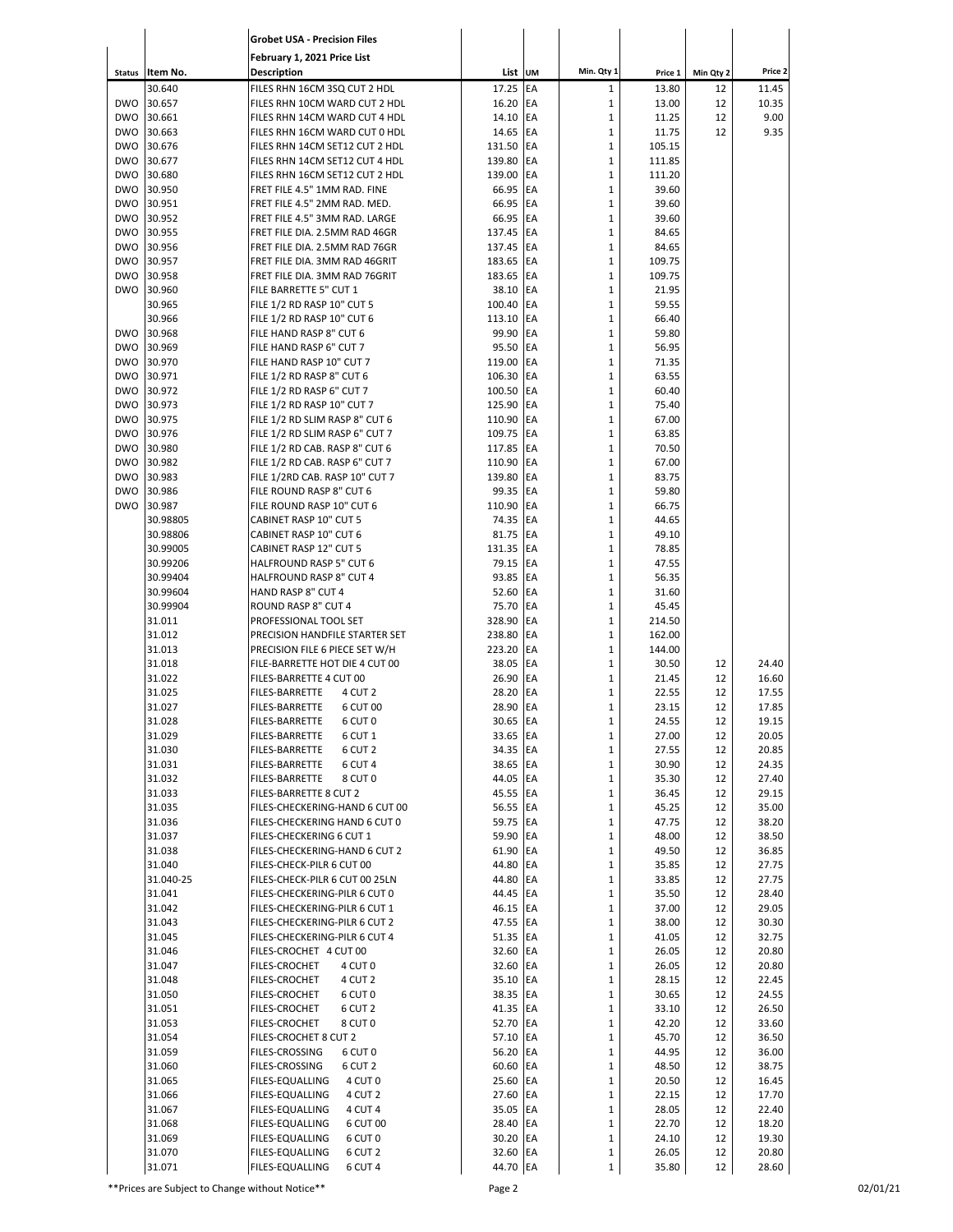|               |                    | <b>Grobet USA - Precision Files</b>                                          |                      |          |                            |                |           |                |
|---------------|--------------------|------------------------------------------------------------------------------|----------------------|----------|----------------------------|----------------|-----------|----------------|
|               |                    | February 1, 2021 Price List                                                  |                      |          |                            |                |           |                |
| <b>Status</b> | Item No.           | <b>Description</b>                                                           | List UM              |          | Min. Qty 1                 | Price 1        | Min Qty 2 | Price 2        |
|               | 31.072             | FILES- EQUALLING 8 CUT 00                                                    | 39.05                | EA       | $\mathbf{1}$               | 31.30          | 12        | 25.05          |
|               | 31.073             | <b>FILES-EQUALLING</b><br>8 CUT 0                                            | 41.25                | EA       | $\mathbf 1$                | 33.00          | 12        | 26.40          |
|               | 31.074<br>31.080   | <b>FILES-EQUALLING</b><br>8 CUT 2<br>FILES-EQUALLING 20 GA 4 CUT 2           | 44.80<br>32.60       | EA<br>EA | $\mathbf 1$<br>$\mathbf 1$ | 35.85<br>26.05 | 12<br>12  | 28.60<br>20.60 |
|               | 31.083             | FILES-EQUALLING 21 GA 4 CUT 2                                                | 32.60                | EA       | $\mathbf 1$                | 26.05          | 12        | 20.60          |
|               | 31.088             | FILES-EQUALLING 26 GA 4 CUT 2                                                | 36.05                | EA       | $\mathbf 1$                | 28.85          | 12        | 22.80          |
|               | 31.102             | FILES-HALFROUND<br>4 CUT 00                                                  | 31.80                | EA       | $\mathbf 1$                | 25.40          | 12        | 20.35          |
|               | 31.103             | 4 CUT 0<br><b>FILES-HALFROUND</b>                                            | 33.50                | EA       | $\mathbf 1$                | 26.85          | 12        | 21.50          |
|               | 31.104             | <b>FILES-HALFROUND</b><br>4 CUT <sub>2</sub>                                 | 37.40                | EA<br>EA | $\mathbf 1$<br>$\mathbf 1$ | 30.00          | 12        | 24.00          |
|               | 31.107<br>31.111   | <b>FILES-HALFROUND</b><br>4 CUT 4<br><b>FILES-HALFROUND</b><br>6 CUT 00      | 43.75<br>38.65       | EA       | $\mathbf 1$                | 35.00<br>30.90 | 12<br>12  | 28.05<br>24.70 |
|               | 31.112             | <b>FILES-HALFROUND</b><br>6 CUT 0                                            | 40.85                | EA       | $\mathbf 1$                | 32.65          | 12        | 26.10          |
|               | 31.113             | 6 CUT 1<br><b>FILES-HALFROUND</b>                                            | 42.75                | EA       | $\mathbf 1$                | 34.20          | 12        | 27.30          |
|               | 31.114             | <b>FILES-HALFROUND</b><br>6 CUT <sub>2</sub>                                 | 44.10                | EA       | $\mathbf 1$                | 35.25          | 12        | 28.25          |
|               | 31.115             | <b>FILES-HALFROUND</b><br>6 CUT <sub>3</sub>                                 | 49.05                | EA       | $\mathbf 1$                | 39.35          | 12        | 31.40          |
|               | 31.116<br>31.117   | <b>FILES-HALFROUND</b><br>6 CUT 4<br><b>FILES-HALFROUND</b><br>6 CUT 6       | 51.40<br>84.00       | EA<br>EA | $\mathbf 1$<br>$\mathbf 1$ | 41.15<br>67.25 | 12<br>12  | 32.95<br>53.80 |
|               | 31.118             | 8 CUT 00<br><b>FILES-HALFROUND</b>                                           | 53.25                | EA       | $\mathbf 1$                | 42.55          | 12        | 34.10          |
|               | 31.119             | 8 CUT 0<br>FILES-HALFROUND                                                   | 56.20                | EA       | $\mathbf 1$                | 44.95          | 12        | 36.00          |
|               | 31.120             | FILES-HALFROUND<br>8 CUT 1                                                   | 58.80                | EA       | $\mathbf 1$                | 47.05          | 12        | 37.75          |
|               | 31.121             | FILES-HALFROUND<br>8 CUT 2                                                   | 60.75                | EA       | $\mathbf 1$                | 48.65          | 12        | 38.95          |
| <b>DWO</b>    | 31.12101<br>31.123 | FILES-HALFROUND<br>8 CUT <sub>3</sub><br><b>FILES-HALFROUND</b><br>10 CUT 00 | 56.85<br>73.05       | EA<br>EA | $\mathbf 1$<br>$\mathbf 1$ | 45.45<br>58.45 | 12<br>12  | 36.35<br>46.80 |
|               | 31.124             | <b>FILES-HALFROUND</b><br>10 CUT 0                                           | 77.30                | EA       | $\mathbf 1$                | 61.90          | 12        | 49.45          |
|               | 31.127             | FILES-HALFROUND RING 6 CUT 00                                                | 40.70                | EA       | $\mathbf 1$                | 32.60          | 12        | 26.05          |
|               | 31.128             | FILES-HALFROUND RING 6 CUT 0                                                 | 43.10                | EA       | $\mathbf 1$                | 34.50          | 12        | 27.35          |
|               | 31.129             | FILES-HALFROUND RING 6 CUT 1                                                 | 45.05                | EA       | $\mathbf 1$                | 36.10          | 12        | 28.50          |
|               | 31.130<br>31.131   | FILES-HALFROUND RING 6 CUT 2<br>FILES-HALFROUND RING 6 CUT 3                 | 46.55<br>51.60       | EA<br>EA | $\mathbf 1$<br>$\mathbf 1$ | 37.20<br>41.40 | 12<br>12  | 29.75<br>33.05 |
|               | 31.132             | FILES-HALFROUND RING 6 CUT 4                                                 | 54.30                | EA       | $\mathbf 1$                | 43.50          | 12        | 34.80          |
|               | 31.140             | 4 CUT 0<br><b>FILES-HAND</b>                                                 | 21.30                | EA       | $\mathbf{1}$               | 17.10          | 12        | 13.70          |
|               | 31.141             | 4 CUT 2<br><b>FILES-HAND</b>                                                 | 22.90                | EA       | $\mathbf 1$                | 18.35          | 12        | 14.65          |
|               | 31.142             | 4 CUT 4<br><b>FILES-HAND</b>                                                 | 26.60                | EA       | $\mathbf 1$                | 21.30          | 12        | 17.05          |
|               | 31.143<br>31.144   | <b>FILES-HAND</b><br>6 CUT 00                                                | 23.30                | EA<br>EA | $\mathbf 1$<br>$\mathbf 1$ | 18.60<br>19.85 | 12        | 14.90          |
|               | 31.145             | 6 CUT 0<br><b>FILES-HAND</b><br><b>FILES-HAND</b><br>6 CUT 1                 | 24.75<br>25.80       | EA       | $\mathbf 1$                | 20.60          | 12<br>12  | 15.75<br>16.40 |
|               | 31.146             | <b>FILES-HAND</b><br>6 CUT 2                                                 | 26.70                | EA       | $\mathbf 1$                | 21.30          | 12        | 17.05          |
|               | 31.147             | <b>FILES-HAND</b><br>6 CUT 3                                                 | 28.30                | EA       | $\mathbf 1$                | 22.60          | 12        | 18.05          |
|               | 31.148             | <b>FILES-HAND</b><br>6 CUT 4                                                 | 31.00                | EA       | $\mathbf 1$                | 24.80          | 12        | 19.25          |
|               | 31.149             | <b>FILES-HAND</b><br>6 CUT 6                                                 | 43.45                | EA       | $\mathbf 1$                | 34.80          | 12        | 27.75          |
|               | 31.150<br>31.151   | <b>FILES-HAND</b><br>8 CUT 00<br><b>FILES-HAND</b><br>8 CUT 0                | 29.50<br>31.10       | EA<br>EA | $\mathbf 1$<br>$\mathbf 1$ | 23.60<br>24.85 | 12<br>12  | 18.85<br>19.95 |
|               | 31.152             | <b>FILES-HAND</b><br>8 CUT 1                                                 | 32.45                | EA       | $\mathbf{1}$               | 26.00          | 12        | 20.70          |
|               | 31.153             | FILES-HAND<br>8 CUT 2                                                        | 33.65 EA             |          | 1                          | 27.00          | 12        | 21.55          |
|               | 31.154             | 8 CUT 4<br>FILES-HAND                                                        | 39.15 EA             |          | $\mathbf 1$                | 31.40          | 12        | 25.15          |
|               | 31.155             | 10 CUT 00<br><b>FILES-HAND</b>                                               | 40.35 EA             |          | $\mathbf{1}$               | 32.30          | 12        | 25.85          |
|               | 31.156<br>31.157   | 10 CUT 0<br><b>FILES-HAND</b><br><b>FILES-HAND</b><br><b>10 CUT 2</b>        | 42.70 EA<br>46.10 EA |          | $\mathbf 1$<br>$\mathbf 1$ | 34.15<br>36.90 | 12<br>12  | 27.25<br>29.55 |
|               | 31.177             | <b>FILES-KNIFE</b><br>4 CUT 2                                                | 30.90 EA             |          | $\mathbf 1$                | 24.70          | 12        | 19.80          |
|               | 31.180             | 6 CUT 0<br><b>FILES-KNIFE</b>                                                | 33.65 EA             |          | $\mathbf 1$                | 27.00          | 12        | 21.55          |
|               | 31.182             | 6 CUT 2<br><b>FILES-KNIFE</b>                                                | 36.45 EA             |          | $\mathbf 1$                | 29.20          | 12        | 23.35          |
|               | 31.185             | 8 CUT 0<br><b>FILES-KNIFE</b>                                                | 46.45 EA             |          | $\mathbf 1$                | 37.15          | 12        | 29.70          |
|               | 31.187<br>31.192   | <b>FILES-KNIFE</b><br>8 CUT 2<br>FILES-PILLAR-DEMI-NAR 6 CUT 0               | 50.15 EA<br>47.65 EA |          | $\mathbf 1$<br>$\mathbf 1$ | 40.10<br>28.60 | 12<br>12  | 32.10<br>22.90 |
|               | 31.193             | FILES-PILLAR-DEMI-NAR 6 CUT 1                                                | 49.75 EA             |          | $\mathbf{1}$               | 29.85          | 12        | 23.85          |
|               | 31.194             | FILES-PILLAR-DEMI-NAR 6 CUT 2                                                | 59.75 EA             |          | $\mathbf 1$                | 35.90          | 12        | 29.55          |
|               | 31.201             | FILES-PILLAR-EX-NAR 4 CUT 00                                                 | 21.20 EA             |          | $\mathbf 1$                | 16.95          | 12        | 13.45          |
|               | 31.202             | FILES-PILLAR-EX-NAR 4 CUT 0                                                  | 22.45 EA             |          | $\mathbf 1$                | 17.95          | 12        | 14.20          |
|               | 31.204             | FILES-PILLAR-EX-NAR 4 CUT 2                                                  | 24.10 EA             |          | $\mathbf 1$                | 19.35          | 12        | 15.30          |
|               | 31.205<br>31.206   | FILES-PILLAR-EX-NAR 4 CUT 4<br>FILES-PILLAR-EX-NAR 6 CUT 00                  | 28.25 EA<br>25.05 EA |          | $\mathbf 1$<br>$\mathbf 1$ | 22.60<br>20.00 | 12<br>12  | 18.10<br>15.90 |
|               | 31.207             | FILES-PILLAR-EX-NAR 6 CUT 0                                                  | 26.40 EA             |          | $\mathbf 1$                | 21.20          | 12        | 16.75          |
|               | 31.208             | FILES-PILLAR-EX-NAR 6 CUT 1                                                  | 27.70 EA             |          | $\mathbf 1$                | 22.20          | 12        | 17.55          |
|               | 31.209             | FILES-PILLAR-EX-NAR 6 CUT 2                                                  | 28.50 EA             |          | $\mathbf 1$                | 22.80          | 12        | 18.05          |
|               | 31.210             | FILES-PILLAR-EX-NAR 6 CUT 4                                                  | 33.30 EA             |          | $\mathbf 1$                | 26.60          | 12        | 21.05          |
|               | 31.211<br>31.212   | FILES-PILLAR-EX-NAR 6 CUT 6<br>FILES-PILLAR-EX-NAR 8 CUT 00                  | 54.45 EA<br>34.35 EA |          | $\mathbf 1$<br>$\mathbf 1$ | 43.60<br>27.55 | 12<br>12  | 34.55<br>21.95 |
|               | 31.213             | FILES-PILLAR-EX-NAR 8 CUT 0                                                  | 36.25 EA             |          | $\mathbf{1}$               | 29.05          | 12        | 23.00          |
|               | 31.214             | FILES-PILLAR-EX-NAR 8 CUT 1                                                  | 38.05 EA             |          | $\mathbf 1$                | 30.50          | 12        | 24.15          |
|               | 31.215             | FILES-PILLAR-EX-NAR 8 CUT 2                                                  | 39.40 EA             |          | $\mathbf 1$                | 31.55          | 12        | 25.00          |
|               | 31.216             | FILES-PILLAR-EX-NAR 8 CUT 4                                                  | 45.80 EA             |          | $\mathbf 1$                | 36.70          | 12        | 29.10          |
|               | 31.217<br>31.220   | FILES-PILLAR-EX-NAR 10 CUT 00<br>FILES-PILLAR-NARROW 4 CUT 0                 | 47.30 EA<br>23.75 EA |          | $\mathbf 1$<br>$\mathbf 1$ | 37.85<br>19.00 | 12<br>12  | 29.95<br>14.90 |
|               | 31.222             | FILES-PILLAR-NARROW 4 CUT 2                                                  | 25.60 EA             |          | $\mathbf{1}$               | 20.50          | 12        | 16.20          |
|               | 31.223             | FILES-PILLAR-NARROW 4 CUT 4                                                  | 29.90 EA             |          | $\mathbf{1}$               | 23.90          | 12        | 18.95          |
|               | 31.224             | FILES-PILLAR-NARROW 6 CUT 00                                                 | 26.40 EA             |          | $\mathbf 1$                | 21.20          | 12        | 16.75          |

\*\*Prices are Subject to Change without Notice\*\* Page 3 02/01/21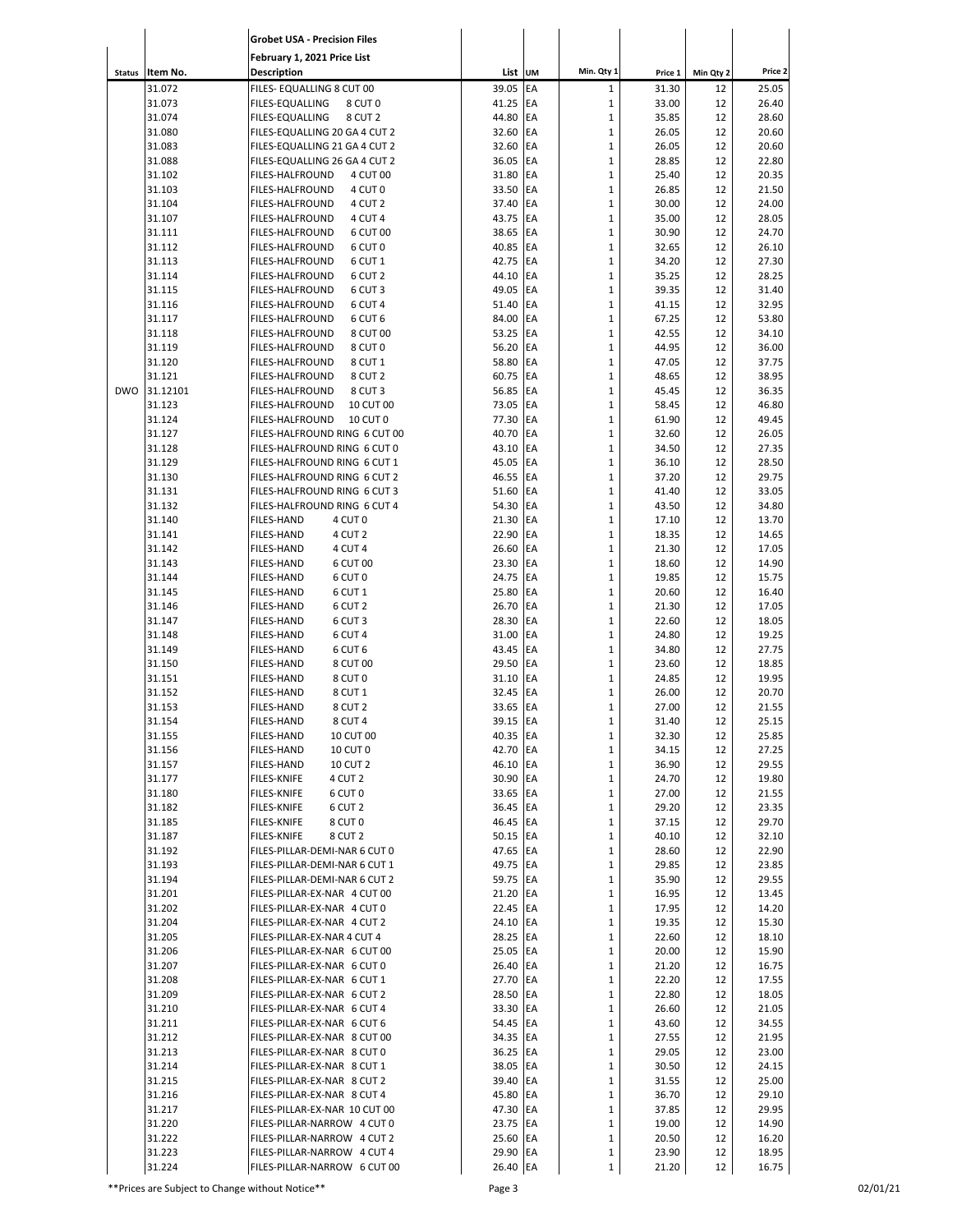|                          |                  | <b>Grobet USA - Precision Files</b>                              |                      |            |                             |                |           |                |
|--------------------------|------------------|------------------------------------------------------------------|----------------------|------------|-----------------------------|----------------|-----------|----------------|
|                          |                  | February 1, 2021 Price List                                      |                      |            |                             |                |           |                |
| <b>Status</b>            | Item No.         | <b>Description</b>                                               | List UM              |            | Min. Qty 1                  | Price 1        | Min Qty 2 | Price 2        |
|                          | 31.225           | FILES-PILLAR-NARROW 6 CUT 0                                      | 27.95                | EA         | $\mathbf 1$                 | 22.40          | 12        | 17.75          |
|                          | 31.226           | FILES-PILLAR-NARROW 6 CUT 1                                      | 29.30                | EA         | $\mathbf 1$                 | 23.50          | 12        | 20.75          |
|                          | 31.227           | FILES-PILLAR-NARROW 6 CUT 2                                      | 30.25                | <b>EA</b>  | $\mathbf 1$                 | 24.15          | 12        | 19.15          |
|                          | 31.228           | FILES-PILLAR-NARROW 6 CUT 4                                      | 35.30 EA             |            | $\mathbf 1$                 | 28.30          | 12        | 22.40          |
|                          | 31.229           | FILES-PILLAR-NARROW 6 CUT 6                                      | 57.50 EA             |            | $\mathbf 1$                 | 46.00          | 12        | 36.55          |
|                          | 31.230<br>31.231 | FILES-PILLAR-NARROW 8 CUT 00                                     | 36.25<br>38.45 EA    | <b>EA</b>  | $\mathbf{1}$<br>$\mathbf 1$ | 29.05<br>30.85 | 12        | 23.00<br>24.45 |
|                          | 31.232           | FILES-PILLAR-NARROW 8 CUT 0<br>FILES-PILLAR-NARROW 8 CUT 1       | 40.30 EA             |            | $\mathbf{1}$                | 32.25          | 12<br>12  | 25.55          |
|                          | 31.233           | FILES-PILLAR-NARROW 8 CUT 2                                      | 28.55 EA             |            | $\mathbf 1$                 | 22.85          | 12        | 26.30          |
| <b>DWO</b>               | 31.234           | FILES-PILLAR-NARROW 10 CUT 00                                    | 45.45 EA             |            | $\mathbf 1$                 | 36.35          | 12        | 29.10          |
|                          | 31.235           | FILES-PILLAR-NARROW 10 CUT 0                                     | 52.90 EA             |            | $\mathbf 1$                 | 42.30          | 12        | 33.60          |
|                          | 31.237           | FILES-PILLAR-REGULAR 4 CUT 00                                    | 21.45 EA             |            | $\mathbf 1$                 | 17.10          | 12        | 14.30          |
|                          | 31.238           | FILES-PILLAR-REGULAR 4 CUT 0                                     | 22.75                | <b>IEA</b> | $\mathbf 1$                 | 18.20          | 12        | 15.10          |
|                          | 31.240           | FILES-PILLAR-REGULAR 4 CUT 2                                     | 24.50                | EA         | $\mathbf 1$                 | 19.65          | 12        | 15.65          |
|                          | 31.241           | FILES-PILLAR-REGULAR 4 CUT 4                                     | 26.30 EA             |            | $\mathbf 1$                 | 21.10          | 12        | 17.15          |
|                          | 31.243<br>31.244 | FILES-PILLAR-REGULAR 6 CUT 00<br>FILES-PILLAR-REGULAR 6 CUT 0    | 25.45 EA<br>26.70 EA |            | $\mathbf 1$<br>$\mathbf 1$  | 20.30<br>21.40 | 12<br>12  | 16.05<br>16.90 |
|                          | 31.245           | FILES-PILLAR-REGULAR 6 CUT 1                                     | 28.00 EA             |            | $\mathbf 1$                 | 22.35          | 12        | 17.75          |
|                          | 31.246           | FILES-PILLAR-REGULAR 6 CUT 2                                     | 28.00                | EA         | $\mathbf{1}$                | 22.35          | 12        | 17.75          |
|                          | 31.248           | FILES-PILLAR-REGULAR 6 CUT 4                                     | 29.55 EA             |            | $\mathbf 1$                 | 23.70          | 12        | 18.90          |
|                          | 31.249           | FILES-PILLAR-REGULAR 6 CUT 6                                     | 43.90 EA             |            | $\mathbf 1$                 | 35.15          | 12        | 27.90          |
|                          | 31.251           | FILES-PILLAR-REGULAR 8 CUT 00                                    | 32.05 EA             |            | 1                           | 25.70          | 12        | 20.30          |
|                          | 31.252           | FILES-PILLAR-REGULAR 8 CUT 0                                     | 33.95 EA             |            | $\mathbf 1$                 | 27.20          | 12        | 21.45          |
|                          | 31.253           | FILES-PILLAR-REGULAR 8 CUT 1                                     | 35.50                | EA         | $\mathbf 1$                 | 28.40          | 12        | 22.60          |
|                          | 31.254           | FILES-PILLAR-REGULAR 8 CUT 2                                     | 35.10 EA             |            | $\mathbf 1$                 | 28.15          | 12        | 22.25          |
|                          | 31.256           | FILES-PILLAR-REGULAR 8 CUT 4                                     | 40.90 EA<br>44.05 EA |            | $\mathbf 1$<br>$\mathbf 1$  | 32.80<br>35.30 | 12        | 25.90          |
|                          | 31.257<br>31.258 | FILES-PILLAR-REGULAR 10 CUT 00<br>FILES-PILLAR-REGULAR 10 CUT 0  | 46.75 EA             |            | $\mathbf 1$                 | 37.40          | 12<br>12  | 28.20<br>29.80 |
| <b>DWO</b>               | 31.259           | (31.235 31.258) PILLAR10 CUT 2                                   | 43.60 EA             |            | $\mathbf 1$                 | 34.90          | 12        | 27.90          |
|                          | 31.260           | FILES-PILLAR-REGULAR 12 CUT 00                                   | 56.55                | <b>IEA</b> | $\mathbf{1}$                | 45.30          | 12        | 36.20          |
|                          | 31.261           | FILES-PILLAR-REGULAR 12 CUT 0                                    | 59.75 EA             |            | $\mathbf 1$                 | 47.90          | 12        | 38.30          |
|                          | 31.268           | <b>FILES-PIPPIN</b><br>6 CUT <sub>2</sub>                        | 71.40                | EA         | $\mathbf{1}$                | 57.15          | 12        | 45.40          |
|                          | 31.269           | 6 CUT 4<br>FILES-PIPPIN                                          | 91.50                | EA         | $\mathbf 1$                 | 73.25          | 12        | 58.35          |
|                          | 31.280           | FILES-ROUND<br>4 CUT 0                                           | 18.95                | EA         | $\mathbf 1$                 | 15.25          | 12        | 10.50          |
|                          | 31.282           | <b>FILES-ROUND</b><br>4 CUT 2                                    | 19.60                | EA         | $\mathbf 1$                 | 15.70          | 12        | 12.35          |
|                          | 31.283<br>31.288 | <b>FILES-ROUND</b><br>4 CUT 4<br>6 CUT 0<br>FILES-ROUND          | 22.80<br>19.65 EA    | EA         | $\mathbf 1$<br>$\mathbf 1$  | 18.30<br>15.70 | 12<br>12  | 14.45<br>11.20 |
|                          | 31.289           | <b>FILES-ROUND</b><br>6 CUT 1                                    | 20.35 EA             |            | $\mathbf{1}$                | 16.20          | 12        | 13.00          |
|                          | 31.290           | 6 CUT 2<br>FILES-ROUND                                           | 22.90 EA             |            | $\mathbf 1$                 | 18.35          | 12        | 14.65          |
|                          | 31.292           | FILES-ROUND<br>6 CUT 4                                           | 26.85 EA             |            | $\mathbf 1$                 | 21.50          | 12        | 17.10          |
|                          | 31.295           | FILES-ROUND<br>8 CUT 0                                           | 25.95 EA             |            | $\mathbf 1$                 | 20.75          | 12        | 14.80          |
|                          | 31.296           | 8 CUT 1<br>FILES-ROUND                                           | 30.65 EA             |            | $\mathbf 1$                 | 24.55          | 12        | 19.60          |
|                          | 31.297           | 8 CUT 2<br>FILES-ROUND                                           | 31.60 EA             |            | $\mathbf 1$                 | 25.30          | 12        | 20.30          |
|                          | 31.298           | FILES-ROUND<br>8 CUT 4                                           | 37.00 EA             |            | 1                           | 29.60          | 12        | 23.70          |
|                          | 31.304           | FILES-ROUND-PARL 4X1/16 CUT 0                                    | 19.40 EA             |            | $\mathbf 1$                 | 15.55          | 12        | 12.45          |
|                          | 31.305<br>31.307 | FILES-ROUND-PARL 4X1/16 CUT 2<br>FILES-ROUND-PARL 4X1/8 CUT 0    | 21.80 EA<br>20.45 EA |            | $\mathbf{1}$<br>$\mathbf 1$ | 17.55<br>16.35 | 12<br>12  | 13.80<br>11.20 |
|                          | 31.311           | FILES-ROUND-PARL 6X3/32 CUT 0                                    | 26.20 EA             |            | $\mathbf 1$                 | 20.95          | 12        | 14.45          |
|                          | 31.312           | FILES-ROUND-PARL 6X3/32 CUT 2                                    | 28.45 EA             |            | $\mathbf 1$                 | 22.75          | 12        | 15.65          |
|                          | 31.315           | FILES-ROUND-PARL 6X1/8 CUT 0                                     | 23.80 EA             |            | $\mathbf 1$                 | 19.00          | 12        | 13.10          |
|                          | 31.316           | FILES-ROUND-PARL 6X1/8 CUT 2                                     | 25.85 EA             |            | $\mathbf 1$                 | 20.65          | 12        | 14.20          |
|                          | 31.322           | FILES-ROUND-PARL CUT 0                                           | 24.70 EA             |            | $\mathbf 1$                 | 19.75          | 12        | 13.50          |
|                          | 31.323           | FILES-ROUND-PARL CUT 2                                           | 25.95 EA             |            | $\mathbf 1$                 | 20.75          | 12        | 16.50          |
| <b>DWO</b>               | 31.326           | 31.323 ROUND-PARL 6X1/4                                          | 31.80 EA             |            | $\mathbf 1$                 | 25.45          | 12        | 20.35          |
|                          | 31.332           | FILES SCREWHEAD3-IN#2                                            | 41.90 EA             |            | $\mathbf 1$                 | 33.50          | 12        | 26.55          |
|                          | 31.334<br>31.335 | FILES-SCREWHEAD W/TANG 3-IN #4<br>FILES-SCREWHEAD W/TANG 3-IN #6 | 41.90 EA<br>41.90 EA |            | $\mathbf 1$<br>$\mathbf 1$  | 33.50<br>33.50 | 12<br>12  | 26.55<br>26.55 |
|                          | 31.336           | FILES-SCREWHEAD W/TANG 3-IN #8                                   | 41.90 EA             |            | $\mathbf 1$                 | 33.50          | 12        | 26.55          |
|                          | 31.342           | FILES-SLITTING 6 CUT 0                                           | 59.75 EA             |            | $\mathbf 1$                 | 47.90          | 12        | 38.00          |
|                          | 31.343           | FILES-SLITTING 6 CUT 2                                           | 64.15 EA             |            | $\mathbf 1$                 | 51.35          | 12        | 41.05          |
| <b>DWO</b>               | 31.346           | FILES-SQUARE<br>4 CUT 0                                          | 18.10 EA             |            | $\mathbf 1$                 | 14.40          | 12        | 11.50          |
|                          | 31.348           | FILES-SQUARE<br>4 CUT 2                                          | 22.50 EA             |            | $\mathbf 1$                 | 18.00          | 12        | 14.45          |
|                          | 31.350           | FILES-SQUARE<br>6 CUT 0                                          | 24.55 EA             |            | $\mathbf 1$                 | 19.60          | 12        | 15.70          |
|                          | 31.351           | FILES-SQUARE<br>6 CUT 1                                          | 26.40 EA             |            | $\mathbf 1$                 | 21.20          | 12        | 16.90          |
|                          | 31.352           | FILES-SQUARE<br>6 CUT 2                                          | 26.40 EA             |            | $\mathbf 1$                 | 21.20          | 12        | 16.90          |
|                          | DWO 31.353       | (31.352)SQUARE<br>6 CUT 4                                        | 29.05 EA             |            | $\mathbf 1$                 | 23.25          | 12        | 18.50          |
| <b>DWO</b><br><b>DWO</b> | 31.354<br>31.355 | FILES-SQUARE<br>8 CUT 00                                         | 27.65 EA<br>29.20 EA |            | $\mathbf 1$<br>$\mathbf 1$  | 22.15<br>23.35 | 12        | 17.70<br>18.65 |
|                          | 31.356           | (31.356) SQUARE 8 CUT 0<br>FILES-SQUARE<br>8 CUT 2               | 36.55 EA             |            | $\mathbf 1$                 | 29.25          | 12<br>12  | 23.45          |
|                          | 31.367           | FILES-THREE SQUARE 4 CUT 0                                       | 22.80 EA             |            | $\mathbf 1$                 | 18.30          | 12        | 14.60          |
|                          | 31.369           | FILES-THREE SQUARE 4 CUT 2                                       | 25.85 EA             |            | $\mathbf 1$                 | 20.70          | 12        | 16.55          |
|                          | 31.372           | FILES-THREE SQUARE 6 CUT 0                                       | 26.95 EA             |            | $\mathbf 1$                 | 21.55          | 12        | 17.20          |
|                          | 31.373           | FILES-THREE SQUARE 6 CUT 1                                       | 28.20 EA             |            | $\mathbf 1$                 | 22.55          | 12        | 18.05          |
|                          | 31.374           | FILES-THREE SQUARE 6 CUT 2                                       | 29.10 EA             |            | $\mathbf 1$                 | 23.30          | 12        | 18.65          |
|                          | 31.375           | FILES-THREE SQUARE 6 CUT 4                                       | 33.95 EA             |            | $\mathbf 1$                 | 27.15          | 12        | 21.75          |
|                          | 31.377           | FILES-THREE SQUARE 8 CUT 0                                       | 37.25 EA             |            | $\mathbf 1$                 | 29.75          | 12        | 23.80          |

\*\*Prices are Subject to Change without Notice\*\* example and the Page 4 page 4 of the Subject to Change without Notice\*\* and the Page 4 of the Page 4 of the Page 4 of the Page 4 of the Page 4 of the Page 4 of the Page 4 of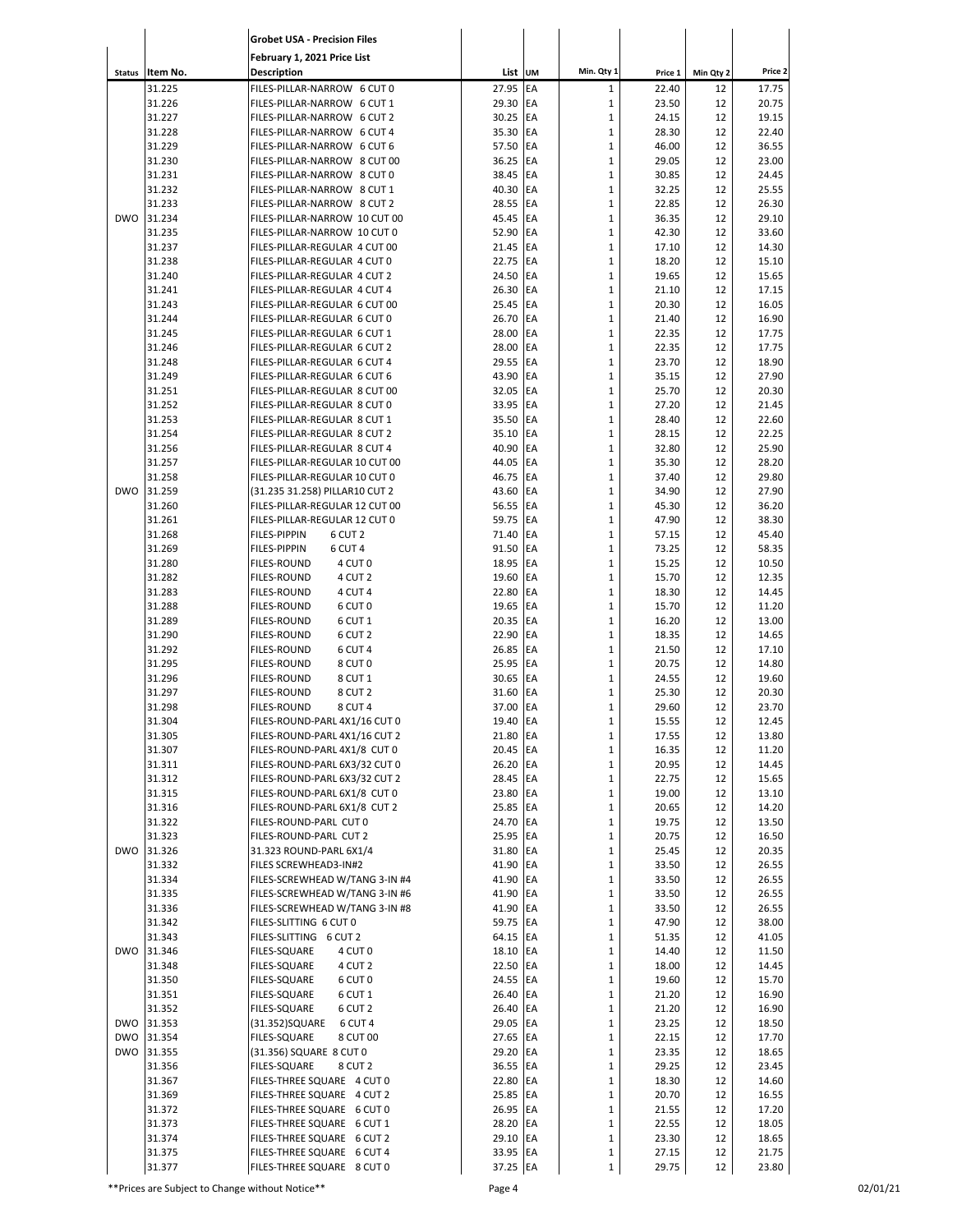|                          |                      | <b>Grobet USA - Precision Files</b>                                           |                      |           |                             |                |           |                |
|--------------------------|----------------------|-------------------------------------------------------------------------------|----------------------|-----------|-----------------------------|----------------|-----------|----------------|
|                          |                      | February 1, 2021 Price List                                                   |                      |           |                             |                |           |                |
| <b>Status</b>            | Item No.             | Description                                                                   | List UM              |           | Min. Qty 1                  | Price 1        | Min Qty 2 | Price 2        |
|                          | 31.378               | FILES-THREE SQUARE 8 CUT 1                                                    | 38.75                | EA        | $\mathbf 1$                 | 31.00          | 12        | 24.80          |
|                          | 31.379<br>31.382     | FILES-THREE SQUARE 8 CUT 2<br>FILES-THREE SQ SLIM 6 CUT 2                     | 40.00<br>34.45       | EA<br>EA  | $\mathbf 1$<br>$\mathbf{1}$ | 32.05<br>27.55 | 12<br>12  | 25.65<br>22.10 |
|                          | 31.384               | FILES-VUL-CRYLIC 8 INCH                                                       | 44.10 EA             |           | $\mathbf{1}$                | 35.25          | 12        | 28.25          |
|                          | 31.385               | FILES-VUL-CRYLIC 7 INCH                                                       | 40.05 EA             |           | $\mathbf 1$                 | 32.10          | 12        | 25.70          |
|                          | 31.388               | <b>FILES-WARDING</b><br>3 CUT 2                                               | 25.95 EA             |           | $\mathbf 1$                 | 20.75          | 12        | 16.60          |
|                          | 31.389               | <b>FILES-WARDING</b><br>4 CUT 00                                              | 23.35                | EA        | $\mathbf 1$                 | 18.70          | 12        | 14.90          |
|                          | 31.390               | <b>FILES-WARDING</b><br>4 CUT 0                                               | 24.65 EA             |           | $\mathbf{1}$                | 19.65          | 12        | 15.75          |
|                          | 31.391               | 4 CUT <sub>2</sub><br><b>FILES-WARDING</b>                                    | 26.40                | EA        | $\mathbf 1$                 | 21.20          | 12        | 16.90          |
|                          | 31.392               | FILES-WARDING 4 CUT 4                                                         | 30.90                | EA        | $\mathbf 1$                 | 24.70          | 12        | 19.80          |
|                          | 31.393               | <b>FILES-WARDING</b><br>6 CUT 00                                              | 30.00                | EA        | $\mathbf 1$                 | 24.10          | 12        | 19.20          |
|                          | 31.394<br>31.395     | <b>FILES-WARDING</b><br>6 CUT 0<br><b>FILES-WARDING</b><br>6 CUT <sub>2</sub> | 28.90<br>31.30       | EA<br>EA  | $\mathbf 1$<br>$\mathbf 1$  | 23.15<br>25.05 | 12<br>12  | 18.45<br>20.05 |
|                          | 31.396               | 6 CUT 4<br><b>FILES-WARDING</b>                                               | 39.70                | EA        | $\mathbf 1$                 | 31.80          | 12        | 25.45          |
| <b>DWO</b>               | 31.403               | FILES-WARDING 16 GA 6 CUT 0                                                   | 28.30                | EA        | $\mathbf 1$                 | 22.70          | 12        | 18.15          |
| <b>DWO</b>               | 31.420               | FILES-DIESINKERS-AUR CUT 0                                                    | 31.20                | EA        | $\mathbf 1$                 | 24.95          | 12        | 19.95          |
| <b>DWO</b>               | 31.421               | FILES-DIESINKERS-AUR CUT 2                                                    | 35.55 EA             |           | $\mathbf 1$                 | 28.50          | 12        | 22.80          |
| <b>DWO</b>               | 31.422               | FILES-DIESINKERS-CROCHET CUT 0                                                | 29.90                | EA        | $\mathbf 1$                 | 23.90          | 12        | 19.05          |
| <b>DWO</b>               | 31.424               | FILES-DIESINKERS-FLAT CUT 0                                                   | 25.55 EA             |           | $\mathbf 1$                 | 20.40          | 12        | 16.30          |
| <b>DWO</b>               | 31.428               | FILES-DIESINKERS-KNIFE CUT 0                                                  | 32.75                | EA        | $\mathbf 1$                 | 26.20          | 12        | 20.95          |
| <b>DWO</b>               | 31.430               | FILES-DIESINKERS-LOZENGE CUT 0                                                | 32.05                | EA        | $\mathbf 1$                 | 25.65          | 12        | 20.50          |
| <b>DWO</b>               | 31.438               | FILES-DIESINKERS-SQUARE CUT 0                                                 | 23.00                | EA        | $\mathbf 1$                 | 18.40          | 12        | 14.65          |
| <b>DWO</b><br><b>DWO</b> | 31.439<br>31.442     | FILES-DIESINKERS-SQUARE CUT 2<br>FILES-DIESINKERS-WARDING CUT 0               | 24.75<br>27.10       | EA<br>EA  | $\mathbf 1$<br>$\mathbf{1}$ | 19.80<br>21.65 | 12<br>12  | 15.90<br>17.25 |
|                          | 31.450               | FILES-NEEDLE 10CM BARRET CUT 0                                                | 17.25                | EA        | 12                          | 11.00          |           |                |
|                          | 31.451               | FILES-NEEDLE 10CM BARRET CUT 2                                                | 17.25                | EA        | 12                          | 11.00          |           |                |
|                          | 31.453               | FILES-NEEDLE 14CM BARRET CUT 0                                                | 13.75                | EA        | 12                          | 8.55           |           |                |
|                          | 31.454               | FILES-NEEDLE 14CM BARRET CUT 2                                                | 13.75                | EA        | 12                          | 8.55           |           |                |
|                          | 31.456               | FILES-NEEDLE 14CM BARRET CUT 4                                                | 13.60                | EA        | 12                          | 8.60           |           |                |
|                          | 31.458               | FILES-NEEDLE 16CM BARRET CUT00                                                | 14.40                | EA        | 12                          | 9.00           |           |                |
|                          | 31.459               | FILES-NEEDLE 16CM BARRET CUT 0                                                | 14.40                | <b>EA</b> | 12                          | 9.00           |           |                |
|                          | 31.461               | FILES-NEEDLE 16CM BARRET CUT 2                                                | 14.40                | EA        | 12                          | 9.00           |           |                |
|                          | 31.463               | FILES-NEEDLE 16CM BARRET CUT 4                                                | 15.35                | EA<br>EA  | 12<br>12                    | 9.80           |           |                |
|                          | 31.464<br>31.46401   | FILES NEEDLE 16CM BARRET CUT 6<br>FILES-NEEDLE 18CM BARRETE CUTO              | 19.65<br>18.30       | EA        | 12                          | 12.55<br>11.75 |           |                |
|                          | 31.465               | FILES-NEEDLE 20CM BARRET CUT00                                                | 17.55                | EA        | 12                          | 11.15          |           |                |
|                          | 31.466               | FILES-NEEDLE 20CM BARRET CUT 0                                                | 17.55                | EA        | 12                          | 11.15          |           |                |
|                          | 31.468               | FILES-NEEDLE 20CM BARRET CUT 2                                                | 17.55                | EA        | 12                          | 11.15          |           |                |
|                          | 31.470               | FILES-NEEDLE 20CM BARRET CUT 4                                                | 19.60                | EA        | 12                          | 12.50          |           |                |
|                          | 31.478               | FILES-NEEDLE 14CM CROCH CUT 2                                                 | 15.10                | EA        | 12                          | 9.65           |           |                |
|                          | 31.481               | FILES-NEEDLE 16CM CROCH CUT 2                                                 | 16.65                | EA        | 12                          | 10.65          |           |                |
| <b>DWO</b>               | 31.482               | 31.481 NEEDLE 16CM CROCH CUT 4                                                | 15.45 EA             |           | $\mathbf{1}$                | 12.40          | 12        | 9.85           |
|                          | 31.483               | FILES-NEEDLE 18CM CROCHET CUTO                                                | 21.10 EA             |           | 12                          | 13.50          |           |                |
|                          | 31.487<br>31.488     | FILES-NEEDLE 14CM CROSS CUT 0<br>FILES-NEEDLE 14CM CROSS CUT 2                | 15.70 EA<br>15.70 EA |           | 12<br>12                    | 10.05          |           |                |
|                          | 31.489               | FILES-NEEDLE 14CM CROSS CUT 4                                                 | 16.75 EA             |           | 12                          | 10.05<br>10.70 |           |                |
|                          | 31.490               | FILES-NEEDLE 16CM CROSS CUT 0                                                 | 16.35 EA             |           | 12                          | 10.55          |           |                |
|                          | 31.491               | FILES-NEEDLE 16CM CROSS CUT 2                                                 | 16.35 EA             |           | 12                          | 10.55          |           |                |
|                          | 31.492               | FILES-NEEDLE 16CM CROSS CUT 4                                                 | 18.30 EA             |           | 12                          | 11.75          |           |                |
|                          | 31.493               | FILES-NEEDLE 16CM CROSS CUT 6                                                 | 20.60 EA             |           | $\mathbf 1$                 | 16.50          | 12        | 13.15          |
|                          | 31.49301             | FILES - NEEDLE 18CM CROSS CUT 0                                               | 21.10 EA             |           | 12                          | 13.50          |           |                |
|                          | 31.494               | FILES-NEEDLE 20CM CROSS CUT 0                                                 | 21.20 EA             |           | 12                          | 13.55          |           |                |
|                          | 31.495               | FILES-NEEDLE 20CM CROSS CUT 2                                                 | 21.20 EA             |           | 12                          | 13.55          |           |                |
|                          | 31.496               | FILES-NEEDLE 20CM CROSS CUT 4                                                 | 22.75 EA             |           | 12                          | 14.55          |           |                |
|                          | 31.498<br>31.499     | FILES-NEEDLE 10CM EQUAL CUT 0<br>FILES-NEEDLE 10CM EQUAL CUT 2                | 15.10 EA<br>15.10 EA |           | 12<br>12                    | 9.65<br>9.65   |           |                |
|                          | 31.500               | FILES-NEEDLE 10CM EQUAL CUT 4                                                 | 15.65 EA             |           | 12                          | 10.00          |           |                |
|                          | 31.501               | FILES-NEEDLE 14CM EQUAL CUT 0                                                 | 12.35 EA             |           | 12                          | 7.55           |           |                |
|                          | 31.502               | FILES-NEEDLE 14CM EQUAL CUT 2                                                 | 12.35 EA             |           | 12                          | 7.55           |           |                |
|                          | 31.503               | FILES-NEEDLE 14CM EQUAL CUT 4                                                 | 12.35 EA             |           | 12                          | 7.90           |           |                |
|                          | 31.505               | FILES-NEEDLE 16CM EQUAL CUT00                                                 | 12.75 EA             |           | 12                          | 8.15           |           |                |
|                          | 31.506               | FILES-NEEDLE 16CM EQUAL CUT 0                                                 | 12.75 EA             |           | 12                          | 8.15           |           |                |
|                          | 31.508               | FILES-NEEDLE 16CM EQUAL CUT 2                                                 | 12.75 EA             |           | 12                          | 8.15           |           |                |
|                          | 31.510               | FILES-NEEDLE 16CM EQUAL CUT 4                                                 | 13.15 EA             |           | 12                          | 8.50           |           |                |
|                          | 31.511               | FILES-NEEDLE 16CM EQUAL CUT 6                                                 | 17.55 EA             |           | 12                          | 11.15          |           |                |
|                          | 31.51101             | FILES - NEEDLE 18CM EQUALCUT 00                                               | 16.80 EA             |           | 12                          | 10.70          |           |                |
|                          | 31.51102<br>31.51103 | FILES - NEEDLE 18CM EQUAL CUT 0<br>FILES - NEEDLE 18CM EQUAL CUT 2            | 16.80 EA<br>16.80 EA |           | 12<br>12                    | 10.70<br>10.70 |           |                |
|                          | 31.512               | FILES-NEEDLE 20CM EQUAL CUT 0                                                 | 16.95 EA             |           | 12                          | 10.15          |           |                |
|                          | 31.513               | FILES-NEEDLE 20CM EQUAL CUT 2                                                 | 16.95 EA             |           | 12                          | 10.15          |           |                |
|                          | 31.514               | FILES-NEEDLE 20CM EQUAL CUT 4                                                 | 17.60 EA             |           | 12                          | 11.20          |           |                |
|                          | 31.515               | FILES-NEEDLE18CM EQUAL RE CUTO                                                | 20.20 EA             |           | 12                          | 12.90          |           |                |
|                          | 31.516               | FILES-NEEDLE 10CM 1/2-RD CUT 0                                                | 20.00 EA             |           | 12                          | 12.80          |           |                |
|                          | 31.517               | FILES-NEEDLE 10CM 1/2-RD CUT 2                                                | 20.00 EA             |           | 12                          | 12.80          |           |                |
|                          | 31.518               | FILES-NEEDLE 10CM 1/2-RD CUT 4                                                | 23.55 EA             |           | 12                          | 12.80          |           |                |
|                          | 31.519               | FILES-NEEDLE 14CM 1/2-RD CUT 0                                                | 15.40 EA             |           | 12                          | 9.85           |           |                |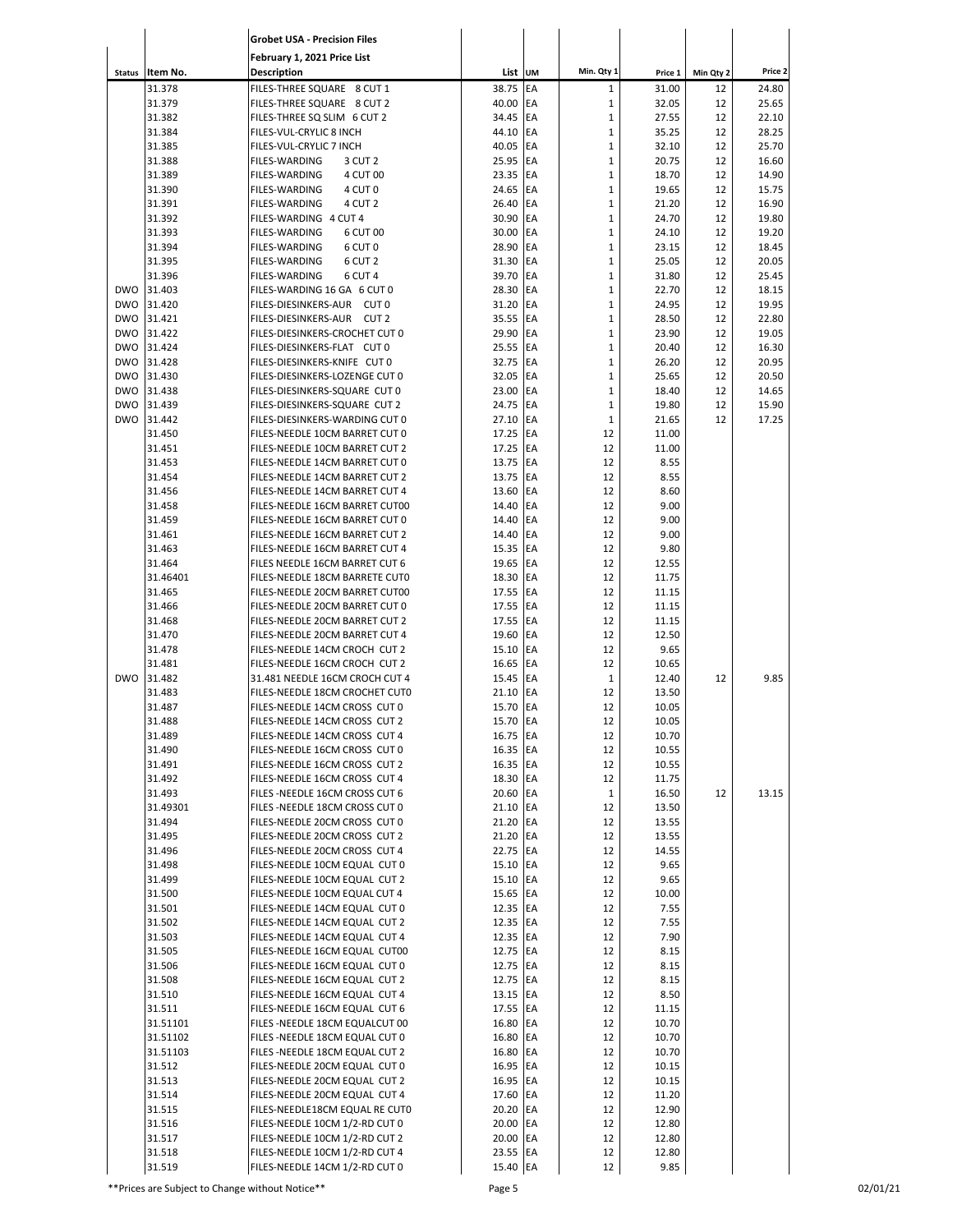|               |                    | <b>Grobet USA - Precision Files</b>                              |                      |          |              |                |           |         |
|---------------|--------------------|------------------------------------------------------------------|----------------------|----------|--------------|----------------|-----------|---------|
| <b>Status</b> | Item No.           | February 1, 2021 Price List<br>Description                       | List UM              |          | Min. Qty 1   | Price 1        | Min Qty 2 | Price 2 |
| <b>DWO</b>    | 31.51901           | 31.520 NEEDLE 14CM CUT 3                                         | 14.00                | EA       | $\mathbf{1}$ | 11.20          | 12        | 8.95    |
|               | 31.520             | FILES-NEEDLE 14CM 1/2-RD CUT 2                                   | 15.40                | EA       | 12           | 9.85           |           |         |
|               | 31.522             | FILES-NEEDLE 14CM 1/2-RD CUT 4                                   | 16.75                | EA       | 12           | 10.70          |           |         |
|               | 31.524             | FILES-NEEDLE 16CM 1/2-RD CUT00                                   | 16.35                | EA       | 12           | 10.55          |           |         |
|               | 31.525             | FILES-NEEDLE 16CM 1/2-RD CUT 0                                   | 16.35                | EA       | 12           | 10.55          |           |         |
|               | 31.527             | FILES-NEEDLE 16CM 1/2-RD CUT 2                                   | 16.35                | EA       | 12           | 10.55          |           |         |
|               | 31.529             | FILES-NEEDLE 16CM 1/2-RD CUT 4                                   | 18.30                | EA       | 12           | 11.75          |           |         |
|               | 31.530             | FILES-NEEDLE 16CM 1/2-RD CUT 6                                   | 22.70                | EA       | 12           | 14.50          |           |         |
|               | 31.53001           | FILES-NEEDLE 18CM 1/2-RD CUT00                                   | 22.85                | EA       | 12           | 14.60          |           |         |
|               | 31.53002           | FILES-NEEDLE 18CM 1/2-RD CUT 0                                   | 21.10                | EA       | 12           | 13.50          |           |         |
|               | 31.53003           | FILES-NEEDLE 18CM 1/2-RD CUT 2                                   | 21.10                | EA       | 12           | 13.50          |           |         |
|               | 31.531             | FILES-NEEDLE 20CM 1/2-RD CUT 0                                   | 21.25                | EA       | 12           | 13.60          |           |         |
|               | 31.53101<br>31.533 | FILES-NEEDLE 20CM 1/2-RD CUT00                                   | 21.25<br>21.25       | EA<br>EA | 12<br>12     | 13.60<br>13.60 |           |         |
|               | 31.535             | FILES-NEEDLE 20CM 1/2-RD CUT 2<br>FILES-NEEDLE 20CM 1/2-RD CUT 4 | 22.75                | EA       | 12           | 14.55          |           |         |
| <b>DWO</b>    | 31.537             | FILES-NEEDLE 10CM JOINT CUT 0                                    | 17.55                | EA       | $\mathbf 1$  | 14.05          | 12        | 11.20   |
| <b>DWO</b>    | 31.539             | 31.542 10CM JOINT CUT 4                                          | 9.95                 | EA       | $\mathbf 1$  | 7.85           | 12        | 6.35    |
|               | 31.540             | FILES-NEEDLE 14CM JOINT CUT 0                                    | 15.30                | EA       | 12           | 9.05           |           |         |
|               | 31.541             | FILES-NEEDLE 14CM JOINT CUT 2                                    | 15.30                | EA       | 12           | 9.05           |           |         |
|               | 31.542             | FILES - NEEDLE 14CM JOINT CUT 4                                  | 16.30                | EA       | 12           | 10.45          |           |         |
|               | 31.543             | FILES - NEEDLE 16CM JOINTCUT 0                                   | 15.85                | EA       | $\mathbf{1}$ | 10.15          | 12        | 10.15   |
|               | 31.544             | FILES-NEEDLE 16CM JOINT CUT 2                                    | 15.85                | EA       | 12           | 10.15          |           |         |
|               | 31.545             | FILES - NEEDLE 16CM JOINT CUT 4                                  | 17.85                | EA       | 12           | 11.45          |           |         |
| <b>DWO</b>    | 31.547             | 31.543 PILLAR RD EDGE 0                                          | 14.40                | EA       | $\mathbf 1$  | 11.50          | 12        | 9.20    |
| <b>DWO</b>    | 31.549             | 31.545 PILLAR RD EDGE 4                                          | 16.20                | EA       | $\mathbf 1$  | 13.00          | 12        | 10.35   |
|               | 31.551             | FILES - NEEDLE 10CM KNIFE CUT 0                                  | 19.75                | EA       | 12           | 12.65          |           |         |
|               | 31.552             | FILES NEEDLE 10CM KNIFE CUT 2                                    | 19.75                | EA       | 12           | 12.65          |           |         |
|               | 31.554             | FILES-NEEDLE 14CM KNIFE CUT 0                                    | 15.50                | EA       | 12           | 9.95           |           |         |
|               | 31.555             | FILES-NEEDLE 14CM KNIFE CUT 2                                    | 15.50                | EA       | 12           | 9.95           |           |         |
|               | 31.556             | FILES-NEEDLE 14CM KNIFE CUT 4                                    | 16.30                | EA       | 12           | 10.45          |           |         |
|               | 31.558             | FILES-NEEDLE 16CM KNIFE CUT 0                                    | 16.60                | EA       | 12           | 10.65          |           |         |
|               | 31.559             | FILES-NEEDLE 16CM KNIFE CUT 2                                    | 16.60                | EA       | 12           | 10.65          |           |         |
|               | 31.561             | FILES-NEEDLE 16CM KNIFE CUT 4                                    | 17.85                | EA       | 12           | 11.45          |           |         |
|               | 31.562             | FILE-NEEDLE 16CM KNIFE CUT 6                                     | 22.15                | EA<br>EA | 12<br>12     | 14.20          |           |         |
|               | 31.56201<br>31.563 | FILES - NEEDLE 18CM KNIFE CUT 0<br>FILES-NEEDLE 20CM KNIFE CUT 0 | 20.55<br>20.55       | EA       | 12           | 13.15<br>13.15 |           |         |
|               | 31.564             | FILES-NEEDLE 20CM KNIFE CUT 2                                    | 20.55                | EA       | 12           | 13.15          |           |         |
| <b>DWO</b>    | 31.565             | 31.564 NEEDLE 20CM KNIFE CUT 4                                   | 20.25                | EA       | $\mathbf 1$  | 16.15          | 12        | 12.90   |
| <b>DWO</b>    | 31.567             | FILES-NEEDLE 10CM MARK CUT 0                                     | 17.65                | EA       | $\mathbf 1$  | 14.15          | 12        | 11.30   |
| <b>DWO</b>    | 31.568             | FILES-NEEDLE 10CM MARK CUT 2                                     | 17.65                | EA       | $\mathbf 1$  | 14.15          | 12        | 11.30   |
| <b>DWO</b>    | 31.569             | 31.572 10CM MARK CUT 4                                           | 16.65                | EA       | $\mathbf 1$  | 13.30          | 12        | 10.70   |
|               | 31.570             | FILES-NEEDLE 14CM MARK CUT 0                                     | 13.90                | EA       | 12           | 8.60           |           |         |
|               | 31.571             | FILES-NEEDLE 14CM MARK CUT 2                                     | 15.30                | EA       | 12           | 9.50           |           |         |
|               | 31.572             | FILES-NEEDLE 14CM MARK CUT 4                                     | 16.30                | EA       | 12           | 10.45          |           |         |
|               | 31.573             | FILES-NEEDLE 16CM MARK CUT 0                                     | 15.85 EA             |          | 12           | 10.15          |           |         |
|               | 31.574             | FILES-NEEDLE 16CM MARK CUT 2                                     | 15.85 EA             |          | 12           | 10.15          |           |         |
|               | 31.575             | FILES-NEEDLE 16CM MARK CUT 4                                     | 17.85                | EA       | 12           | 11.45          |           |         |
| <b>DWO</b>    | 31.576             | FILES-NEEDLE 16CM MARK CUT 6                                     | 20.10 EA             |          | $\mathbf{1}$ | 16.05          | 12        | 12.85   |
|               | 31.579             | FILES-NEEDLE 16CM OVAL CUT 2                                     | 16.35 EA             |          | 12           | 10.45          |           |         |
|               | 31.580             | FILES - NEEDLE 16CM OVAL CUT 4                                   | 17.55 EA             |          | 12           | 11.15          |           |         |
| <b>DWO</b>    | 31.581             | FILES-NEEDLE18CM OVAL CUT 0                                      | 17.85 EA             |          | 12           | 11.40          |           |         |
|               | 31.582             | FILES-NEEDLE 10CM ROUND CUT 0                                    | 14.95 EA             |          | 12           | 9.60           |           |         |
|               | 31.583<br>31.584   | FILES-NEEDLE 10CM ROUND CUT 2<br>FILES-NEEDLE 10CM ROUND CUT 4   | 14.95 EA<br>17.95 EA |          | 12<br>12     | 9.60<br>9.85   |           |         |
|               | 31.585             | FILES-NEEDLE 14CM ROUND CUT 0                                    | 12.80 EA             |          | 12           | 7.50           |           |         |
|               | 31.586             | FILES-NEEDLE 14CM ROUND CUT 2                                    | 12.90 EA             |          | 12           | 7.50           |           |         |
|               | 31.588             | FILES-NEEDLE 14CM ROUND CUT 4                                    | 13.00 EA             |          | 12           | 8.05           |           |         |
|               | 31.590             | FILES-NEEDLE 16CM ROUND CUT00                                    | 13.75 EA             |          | 12           | 7.95           |           |         |
|               | 31.591             | FILES-NEEDLE 16CM ROUND CUT 0                                    | 12.75 EA             |          | 12           | 7.95           |           |         |
|               | 31.593             | FILES-NEEDLE 16CM ROUND CUT 2                                    | 12.75 EA             |          | 12           | 7.95           |           |         |
|               | 31.595             | FILES-NEEDLE 16CM ROUND CUT 4                                    | 14.00 EA             |          | 12           | 8.75           |           |         |
|               | 31.596             | FILES-NEEDLE 16CM ROUND CUT 6                                    | 17.55 EA             |          | 12           | 11.15          |           |         |
|               | 31.59601           | FILES - NEEDLE 18CM ROUND CUT00                                  | 16.35 EA             |          | 12           | 10.60          |           |         |
|               | 31.59602           | FILES - NEEDLE 18CM ROUND CUT 0                                  | 17.00 EA             |          | 12           | 11.00          |           |         |
|               | 31.59603           | FILES - NEEDLE 18CM ROUND CUT 2                                  | 15.00 EA             |          | 12           | 9.75           |           |         |
|               | 31.597             | FILES-NEEDLE 20CM ROUND CUT 0                                    | 16.10 EA             |          | 12           | 10.30          |           |         |
|               | 31.59701           | FILES-NEEDLE 20CM ROUND CUT 00                                   | 16.10 EA             |          | 12           | 10.30          |           |         |
|               | 31.598             | FILES-NEEDLE 20CM ROUND CUT 2                                    | 16.10 EA             |          | 12           | 10.30          |           |         |
|               | 31.599             | FILES-NEEDLE 20CM ROUND CUT 4                                    | 17.30 EA             |          | 12           | 11.05          |           |         |
|               | 31.604             | FILES-NEEDLE 14CM SLITT CUT 0                                    | 15.00 EA             |          | 12           | 9.75           |           |         |
|               | 31.605             | FILES-NEEDLE 14CM SLITT CUT 2                                    | 15.00 EA             |          | 12           | 9.75           |           |         |
|               | 31.606             | FILES NEEDLE 14CM SLITT CUT 4                                    | 16.30 EA             |          | 12           | 10.45          |           |         |
|               | 31.608             | FILES-NEEDLE 16CM SLITT CUT 2                                    | 16.60 EA             |          | 12           | 10.65          |           |         |
|               | 31.609             | FILES - NEEDLE 16CM SLITT CUT 4                                  | 17.85 EA<br>22.15 EA |          | 12           | 11.45<br>14.20 |           |         |
|               | 31.610<br>31.612   | FILES-NEEDLE 16CM SLITT CUT 6<br>FILES-NEEDLE 10CM SQUARE CUT 0  | 17.05 EA             |          | 12<br>12     | 10.90          |           |         |
|               |                    |                                                                  |                      |          |              |                |           |         |

\*\*Prices are Subject to Change without Notice\*\* Page 6 02/01/21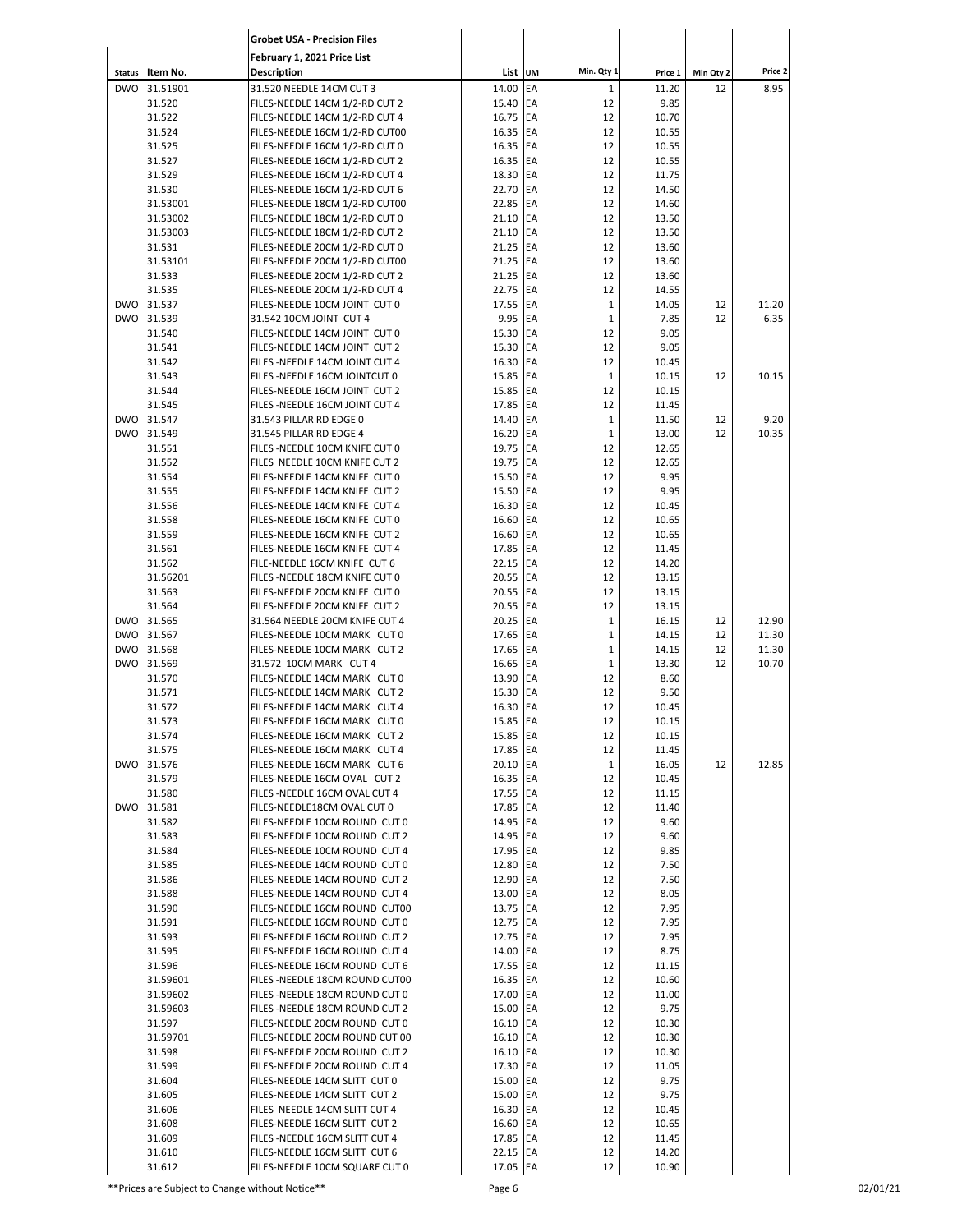|            |                      | <b>Grobet USA - Precision Files</b>                              |                       |                 |                              |                 |           |                |
|------------|----------------------|------------------------------------------------------------------|-----------------------|-----------------|------------------------------|-----------------|-----------|----------------|
|            |                      | February 1, 2021 Price List                                      |                       |                 |                              |                 |           |                |
|            | Status Item No.      | Description                                                      | List UM               |                 | Min. Qty 1                   | Price 1         | Min Qty 2 | Price 2        |
|            | 31.613<br>31.615     | FILES-NEEDLE 10CM SQUARE CUT 2<br>FILES-NEEDLE 14CM SQUARE CUT 0 | 17.05<br>13.55        | EA<br>EA        | 12<br>12                     | 10.90<br>8.65   |           |                |
|            | 31.616               | FILES-NEEDLE 14CM SQUARE CUT 2                                   | 13.55                 | EA              | 12                           | 8.65            |           |                |
|            | 31.617               | FILES-NEEDLE 14CM SQUARE CUT 4                                   | 14.60                 | EA              | 12                           | 9.40            |           |                |
|            | 31.619               | FILES-NEEDLE 16CM SQUARE CUT00                                   | 14.40                 | EA              | 12                           | 9.15            |           |                |
|            | 31.620               | FILES-NEEDLE 16CM SQUARE CUT 0                                   | 14.40                 | EA              | 12                           | 9.15            |           |                |
|            | 31.622               | FILES-NEEDLE 16CM SQUARE CUT 2                                   | 14.40                 | EA              | 12                           | 9.15            |           |                |
|            | 31.624               | FILES-NEEDLE 16CM SQUARE CUT 4                                   | 15.80                 | EA              | 12                           | 10.10           |           |                |
|            | 31.625               | FILES - NEEDLE 16CM SQUARE CUT6                                  | 19.65                 | EA              | 12                           | 12.55           |           |                |
|            | 31.62501<br>31.62502 | FILES-NEEDLE 18CM SQ CUT 00<br>FILES - NEEDLE 18CM SQ CUT 0      | 17.85<br>17.85        | EA<br><b>EA</b> | 12<br>12                     | 11.25<br>11.25  |           |                |
|            | 31.62503             | FILES - NEEDLE 18CM SQ CUT 2                                     | 19.45                 | <b>EA</b>       | 12                           | 12.25           |           |                |
|            | 31.626               | FILES-NEEDLE 20CM SQUARE CUT 0                                   | 17.55                 | EA              | 12                           | 11.15           |           |                |
| <b>DWO</b> | 31.62601             | FILES-NEEDLE 20CM SQUARE CUT 1                                   | 15.95                 | EA              | $\mathbf{1}$                 | 12.70           | 12        | 10.10          |
|            | 31.627               | FILES-NEEDLE 20CM SQUARE CUT 2                                   | 17.55                 | EA              | 12                           | 11.15           |           |                |
|            | 31.628               | FILES-NEEDLE 20CM SQUARE CUT 4                                   | 19.60                 | EA              | 12                           | 12.50           |           |                |
|            | 31.630               | FILES-NEEDLE 10CM 3-SQ CUT 0                                     | 18.25                 | EA              | 12                           | 11.05           |           |                |
|            | 31.631               | FILES-NEEDLE 10CM 3-SQ CUT 2                                     | 18.25                 | EA              | 12                           | 11.05           |           |                |
| <b>DWO</b> | 31.632               | FILES-NEEDLE 10CM 3-SQ CUT 4                                     | 16.20                 | EA              | 1                            | 13.20           | 12        | 10.20          |
|            | 31.633<br>31.634     | FILES-NEEDLE 14CM 3-SQ CUT 0<br>FILES-NEEDLE 14CM 3-SQ CUT 2     | 13.55<br>13.55        | EA<br>EA        | 12<br>12                     | 8.65<br>8.65    |           |                |
|            | 31.636               | FILES-NEEDLE 14CM 3-SQ CUT 4                                     | 14.60                 | EA              | 12                           | 9.40            |           |                |
|            | 31.637               | FILES-NEEDLE 16CM 3-SQ CUT00                                     | 14.65                 | <b>EA</b>       | 12                           | 9.10            |           |                |
|            | 31.638               | FILES-NEEDLE 16CM 3-SQ CUT 0                                     | 14.40                 | EA              | 12                           | 9.15            |           |                |
|            | 31.640               | FILES-NEEDLE 16CM 3-SQ CUT 2                                     | 14.40                 | EA              | 12                           | 9.15            |           |                |
|            | 31.642               | FILES-NEEDLE 16CM 3-SQ CUT 4                                     | 15.80                 | EA              | 12                           | 10.10           |           |                |
|            | 31.643               | FILES-NEEDLE 16CM 3-SQ CUT 6                                     | 19.65                 | EA              | 12                           | 12.55           |           |                |
|            | 31.64301             | FILES - NEEDLE 18CM 3-SQ CUT 00                                  | 19.65                 | EA              | 12                           | 12.55           |           |                |
|            | 31.64302             | FILES - NEEDLE 18CM 3-SQ CUT 0                                   | 19.65                 | EA              | 12                           | 12.55           |           |                |
|            | 31.64303             | FILES - NEEDLE 18CM 3-SQ CUT 2                                   | 19.65                 | EA<br>EA        | 12                           | 12.55           |           |                |
|            | 31.644<br>31.645     | FILES-NEEDLE 20CM 3-SQ CUT 00<br>FILES-NEEDLE 20CM 3-SQ CUT 0    | 17.55<br>17.55        | EA              | 12<br>12                     | 11.15<br>11.15  |           |                |
|            | 31.647               | FILES-NEEDLE 20CM 3-SQ CUT 2                                     | 17.55                 | EA              | 12                           | 11.15           |           |                |
|            | 31.649               | FILES-NEEDLE 20CM 3-SQ CUT 4                                     | 19.60                 | EA              | 12                           | 12.50           |           |                |
|            | 31.650               | FILES-NEEDLE 20CM 3-SQ CUT 6                                     | 21.25                 | EA              | 12                           | 13.55           |           |                |
|            | 31.656               | FILES - NEEDLE 10CM WARD CUT 0                                   | 17.30                 | EA              | 12                           | 11.10           |           |                |
|            | 31.657               | FILES - NEEDLE 10CM WARD CUT 2                                   | 17.30                 | EA              | 12                           | 11.10           |           |                |
| <b>DWO</b> | 31.658               | FILES-NEEDLE 10CM WARD CUT 4                                     | 16.00                 | EA              | $\mathbf 1$                  | 12.75           | 12        | 10.15          |
|            | 31.659               | FILES-NEEDLE 14CM WARD CUT 0                                     | 13.15                 | EA              | 12                           | 8.50            |           |                |
|            | 31.660               | FILES-NEEDLE 14CM WARD CUT 2                                     | 13.15                 | EA              | 12                           | 8.50            |           |                |
|            | 31.661<br>31.662     | FILES-NEEDLE 14CM WARD CUT 4                                     | 13.60<br>14.40        | EA<br>EA        | 12<br>12                     | 8.70<br>9.15    |           |                |
|            | 31.663               | FILES-WARDING 16CM CUT 00<br>FILES-NEEDLE 16CM WARD CUT 0        | 14.40 EA              |                 | 12                           | 9.15            |           |                |
|            | 31.664               | FILES-NEEDLE 16CM WARD CUT 2                                     | 14.40 EA              |                 | 12                           | 9.15            |           |                |
|            | 31.666               | FILES-NEEDLE 16CM WARD CUT 4                                     | 14.95 EA              |                 | 12                           | 9.60            |           |                |
|            | 31.667               | FILES - NEEDLE 16CM WARD CUT 6                                   | 19.65 EA              |                 | 12                           | 12.55           |           |                |
|            | 31.66701             | FILES - NEEDLE 18CM WARD CUT 0                                   | 19.65 EA              |                 | 12                           | 12.55           |           |                |
|            | 31.66702             | FILES - NEEDLE 18CM WARD CUT 2                                   | 19.65 EA              |                 | 12                           | 12.55           |           |                |
|            | DWO 31.668           | FILES-NEEDLE 20CM WARD CUT 0                                     | 15.95 EA              |                 | $\mathbf 1$                  | 12.70           | 12        | 10.10          |
|            | DWO 31.670           | 31.666/31.668 NEEDLE CUT 4                                       | 18.20 EA              |                 | $\mathbf{1}$                 | 14.55           | 12        | 11.55          |
|            | 31.673               | FILES-NEEDLE 10CM SETX12 CUT 2                                   | 183.25 EA             |                 | $\mathbf{1}$                 | 146.60          |           |                |
|            | 31.675<br>31.67501   | FILES-NEEDLE 14CM SETX12 CUT 0<br>FILES-NEEDLE 14CM SETX6 CUT 0  | 146.10 EA<br>92.40 EA |                 | $\mathbf 1$<br>$\mathbf 1$   | 116.90<br>64.90 |           |                |
|            | 31.676               | FILES-NEEDLE 14CM SETX12 CUT 2                                   | 146.30 EA             |                 | $\mathbf{1}$                 | 117.00          |           |                |
|            | 31.67601             | FILES-NEEDLE 14CM SET X6 CUT 2                                   | 92.40 EA              |                 | $\mathbf 1$                  | 64.90           |           |                |
|            | 31.677               | FILES-NEEDLE 14CM SETX12 CUT 4                                   | 156.25 EA             |                 | $\mathbf{1}$                 | 125.05          |           |                |
|            | 31.67701             | FILES-NEEDLES 14CM SETX6 CUT 4                                   | 100.80 EA             |                 | $\mathbf 1$                  | 70.80           |           |                |
|            | 31.679               | FILES-NEEDLE 16CM SETX12 CUT 0                                   | 156.90 EA             |                 | $\mathbf 1$                  | 125.50          |           |                |
|            | 31.67901             | FILES-NEEDLE 16CM SETX6 CUT 0                                    | 105.60 EA             |                 | $1\,$                        | 70.40           |           |                |
|            | 31.680               | FILES-NEEDLE 16CM SETX12 CUT 2                                   | 155.30 EA             |                 | $\mathbf{1}$                 | 124.30          |           |                |
|            | 31.68001             | FILES-NEEDLE 16CM SET X6 CUT 2                                   | 105.60 EA             |                 | $\mathbf 1$                  | 70.40           |           |                |
|            | 31.681               | FILES-NEEDLE 16CM SETX12 CUT 4                                   | 156.30 EA<br>92.40 EA |                 | $\mathbf{1}$<br>$\mathbf{1}$ | 125.10<br>73.95 |           |                |
|            | 31.68101<br>31.682   | FILES- NEEDLE 16 CM SETX6 CUT4<br>FILES-NEEDLE 16CM SETX12 CUT 6 | 196.85 EA             |                 | $\mathbf 1$                  | 157.50          |           |                |
|            | 31.68201             | FILES-NEEDLE 18CM SETX6 CUT 2                                    | 105.60 EA             |                 | $\mathbf{1}$                 | 86.90           |           |                |
|            | DWO 31.683           | 31.684 20CM SETX12 CUT 0                                         | 155.75 EA             |                 | $\mathbf 1$                  | 124.60          |           |                |
|            | 31.68301             | FILES - NEEDLE 20CM SETX6 CUT 0                                  | 101.20 EA             |                 | $\mathbf{1}$                 | 79.20           |           |                |
|            | 31.684               | FILES-NEEDLE 20CM SETX12 CUT 2                                   | 186.90 EA             |                 | $\mathbf 1$                  | 149.55          |           |                |
|            | 31.68401             | FILES - NEEDLE 20CM SETX6 CUT 2                                  | 105.80 EA             |                 | $\mathbf 1$                  | 82.80           |           |                |
|            | 31.68501             | FILES - NEEDLE 20CM SETX6 CUT 4                                  | 105.80 EA             |                 | $\mathbf 1$                  | 82.80           |           |                |
|            | 31.693               | FILES-RHN 14CM HOT DIE BARR GB                                   | 24.55 EA              |                 | $\mathbf 1$                  | 21.50           | 12        | 16.75          |
|            | 31.694               | FILES-RHN 16CM HOT DIE BARR GB                                   | 29.60 EA              |                 | $\mathbf 1$                  | 23.65           | 12        | 18.85          |
|            | 31.700               | FILES-ESCAPEMENT-BARRETT CUT 0                                   | 22.40 EA              |                 | $\mathbf 1$                  | 17.90           | 12        | 14.35          |
|            | 31.701<br>31.703     | FILES-ESCAPEMENT-BARRETT CUT 2<br>FILES-ESCAPEMENT-BARRETT CUT 4 | 21.45 EA<br>23.40 EA  |                 | $\mathbf 1$                  | 17.20<br>18.75  | 12<br>12  | 13.75          |
|            | 31.704               | FILES-ESCAPEMENT-BARRETT CUT 6                                   | 27.25 EA              |                 | $\mathbf{1}$<br>$1\,$        | 21.80           | 12        | 14.95<br>17.55 |
|            |                      |                                                                  |                       |                 |                              |                 |           |                |

\*\*Prices are Subject to Change without Notice\*\* Page 7 02/01/21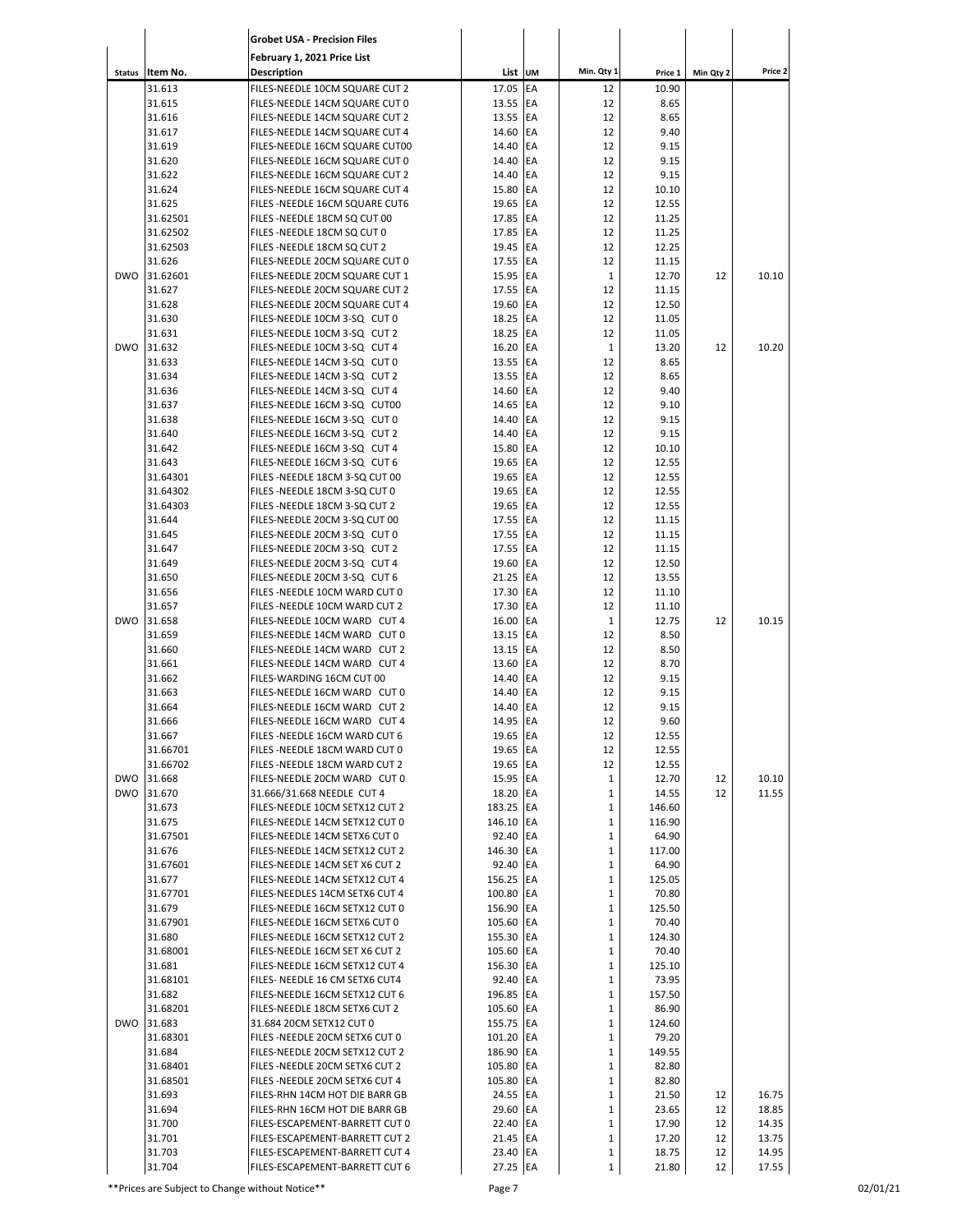|               |                  | <b>Grobet USA - Precision Files</b>                               |                      |           |                             |                 |           |                |
|---------------|------------------|-------------------------------------------------------------------|----------------------|-----------|-----------------------------|-----------------|-----------|----------------|
|               |                  | February 1, 2021 Price List                                       |                      |           |                             |                 |           |                |
| <b>Status</b> | Item No.         | <b>Description</b>                                                | List UM              |           | Min. Qty 1                  | Price 1         | Min Qty 2 | Price 2        |
|               | 31.705           | FILES-ESCAPEMENT-BARRETT CUT 8                                    | 28.50                | EA        | $\mathbf{1}$                | 22.80           | 12        | 18.30          |
|               | 31.708           | FILES-ESCAPEMENT-BARR PL CUT 2                                    | 21.45                | EA        | $\mathbf 1$                 | 17.20           | 12        | 13.75          |
|               | 31.709           | FILES-ESCAPEMENT-BARR PL CUT 4                                    | 23.40                | EA        | $\mathbf 1$                 | 18.75           | 12        | 14.95          |
|               | 31.710<br>31.714 | FILES-ESCAPEMENT-BARR PL CUT 6<br>FILES-ESCAPEMENT-CROSS CUT 2    | 27.25<br>25.15       | EA<br>EA  | $\mathbf 1$<br>$\mathbf 1$  | 21.80<br>20.15  | 12<br>12  | 17.55<br>16.10 |
|               | 31.715           | FILES-ESCAPEMENT-CROSS CUT 4                                      | 27.35                | EA        | $\mathbf 1$                 | 21.85           | 12        | 17.60          |
|               | 31.716           | FILES-ESCAPEMENT-CROSS CUT 6                                      | 31.60                | EA        | $\mathbf{1}$                | 25.30           | 12        | 20.30          |
|               | 31.720           | FILES-ESCAPEMENT-PILLAR CUT 2                                     | 22.75                | EA        | $\mathbf{1}$                | 18.25           | 12        | 14.60          |
|               | 31.721           | FILES-ESCAPEMENT-PILLR CUT 4                                      | 24.50                | EA        | $\mathbf 1$                 | 19.60           | 12        | 15.70          |
|               | 31.722<br>31.725 | FILES-ESCAPEMENT-PILLAR CUT 6<br>FILES-ESCAPEMENT-1/2-RND CUT 2   | 26.55<br>25.15       | EA<br>EA  | $\mathbf 1$<br>$\mathbf 1$  | 21.35<br>20.15  | 12<br>12  | 17.00<br>16.10 |
|               | 31.727           | FILES-ESCAPEMENT-1/2-RND CUT 4                                    | 27.35                | EA        | $\mathbf 1$                 | 21.85           | 12        | 17.60          |
|               | 31.728           | FILES-ESCAPEMENT-1/2-RND CUT 6                                    | 31.60                | EA        | $\mathbf 1$                 | 25.30           | 12        | 20.30          |
|               | 31.729           | FILES-ESCAPEMENT-1/2-RND CUT 8                                    | 33.30                | EA        | $\mathbf 1$                 | 26.60           | 12        | 21.35          |
|               | 31.731           | FILES-ESCAPEMENT-KNIFE CUT 2                                      | 25.05                | EA        | $\mathbf 1$                 | 20.00           | 12        | 15.95          |
|               | 31.732<br>31.733 | FILES-ESCAPEMENT-KNIFE CUT 4<br>FILES-ESCAPEMENT-KNIFE CUT 6      | 27.20<br>31.50       | EA<br>EA  | $\mathbf 1$<br>$\mathbf 1$  | 21.75<br>25.20  | 12<br>12  | 17.50<br>20.20 |
|               | 31.737           | FILES-ESCAP 65M EQUALLING CUT2                                    | 22.45                | EA        | $\mathbf 1$                 | 17.95           | 12        | 14.30          |
|               | 31.742           | FILES-ESCAP 65MM-ROUND CUT 0                                      | 22.45                | EA        | $\mathbf{1}$                | 17.95           | 12        | 14.30          |
|               | 31.743           | FILES-ESCAP 65MM-ROUND CUT 2                                      | 22.45                | EA        | $\mathbf{1}$                | 17.95           | 12        | 14.30          |
|               | 31.745           | FILES-ESCAP 65MM-ROUND CUT 4                                      | 23.90                | EA        | $\mathbf 1$                 | 19.20           | 12        | 15.30          |
|               | 31.746<br>31.747 | FILES-ESCAP 65MM-ROUND CUT 6                                      | 25.90                | EA<br>EA  | $\mathbf 1$<br>$\mathbf 1$  | 20.70<br>20.70  | 12        | 16.55          |
|               | 31.755           | FILES-ESCAP 65MM-ROUND CUT 8<br>FILES-ESCAP 65MM-SQUARE CUT 2     | 25.90<br>21.90       | EA        | $\mathbf 1$                 | 17.60           | 12<br>12  | 16.55<br>14.00 |
|               | 31.756           | FILES-ESCAP 65MM-SQUARE CUT 4                                     | 23.75                | EA        | $\mathbf 1$                 | 19.00           | 12        | 15.20          |
|               | 31.757           | FILES-ESCAP 65MM-SQUARE CUT 6                                     | 27.60                | EA        | $\mathbf 1$                 | 22.15           | 12        | 17.70          |
|               | 31.758           | FILES-ESCAP 65MM-SQUARE CUT 8                                     | 28.90                | EA        | $\mathbf 1$                 | 23.15           | 12        | 18.45          |
|               | 31.761           | FILES-ESCAPEMENT-3-SQ CUT 2                                       | 21.45                | EA<br>EA  | $\mathbf 1$                 | 17.20           | 12        | 13.75          |
|               | 31.762<br>31.763 | FILES-ESCAPEMENT-3-SQ CUT 4<br>FILES-ESCAPEMENT-3-SQ CUT 6        | 23.40<br>27.25       | EA        | $\mathbf 1$<br>$\mathbf 1$  | 18.75<br>21.80  | 12<br>12  | 14.95<br>17.55 |
|               | 31.767           | FILES-ESCAPEMENT-3-SQ SL CUT 4                                    | 23.40                | EA        | $\mathbf{1}$                | 18.75           | 12        | 14.95          |
|               | 31.768           | FILES-ESCAPEMENT-3-SQ SL CUT 6                                    | 27.25                | EA        | $\mathbf{1}$                | 21.80           | 12        | 17.55          |
|               | 31.770           | FILES-ESCAPEMENT-SET X12 CUT 2                                    | 214.70               | EA        | $\mathbf 1$                 | 171.80          |           |                |
|               | 31.771           | FILES-ESCAPEMENT-SET X12 CUT 4                                    | 229.80               | EA        | $\mathbf 1$                 | 183.90          |           |                |
|               | 31.772<br>31.794 | FILES-ESCAPEMENT-SET X12 CUT 6<br><b>RIFFLR-DM #604 - 7 CUT 0</b> | 264.95<br>44.90      | EA<br>EA  | $\mathbf 1$<br>$\mathbf 1$  | 211.95<br>36.00 | 12        | 27.65          |
|               | 31.795           | <b>RIFFLR-DM #604 - 7 CUT 2</b>                                   | 44.90                | EA        | $\mathbf 1$                 | 36.00           | 12        | 27.65          |
|               | 31.796           | RIFFLR-DM #605 - 7 CUT 0                                          | 44.90                | EA        | $\mathbf 1$                 | 36.00           | 12        | 27.65          |
|               | 31.797           | RIFFLR-DM #605 - 7 CUT 2                                          | 44.90                | EA        | $\mathbf 1$                 | 36.00           | 12        | 27.65          |
|               | 31.798           | RIFFLR-DM #606 - 7 CUT 0                                          | 44.90                | EA        | $\mathbf 1$                 | 36.00           | 12        | 27.65          |
|               | 31.799<br>31.800 | RIFFLR-DM #606 (#713) 7 CUT 2<br>RIFFLR-DM #607 (#731) 7 CUT 0    | 44.90<br>44.90       | EA<br>EA  | $\mathbf 1$<br>$\mathbf{1}$ | 36.00<br>36.00  | 12<br>12  | 27.65<br>27.65 |
|               | 31.801           | RIFFLR-DM #607 (#731) 7 CUT 2                                     | 44.90                | EA        | 1                           | 36.00           | 12        | 27.65          |
|               | 31.802           | RIFFLR-DM #608 (#732) 7 CUT 0                                     | 44.90 EA             |           | 1                           | 36.00           | 12        | 27.65          |
|               | 31.803           | RIFFLR-DM #608 (#732) 7 CUT 2                                     | 44.90                | EA        | $\mathbf 1$                 | 36.00           | 12        | 27.65          |
|               | 31.804           | RIFFLR-DM #609 (#741) 7 CUT 0                                     | 51.30                | EA        | $\mathbf{1}$                | 41.05           | 12        | 31.90          |
|               | 31.805<br>31.806 | RIFFLR-DM #609 (#741) 7 CUT 2<br>RIFFLR-DM #610 (#750) 7 CUT 0    | 51.30<br>51.30 EA    | <b>EA</b> | $\mathbf 1$<br>$\mathbf 1$  | 41.05<br>41.05  | 12<br>12  | 31.90<br>31.90 |
|               | 31.807           | RIFFLR-DM #610 (#750) 7 CUT 2                                     | 51.30 EA             |           | $\mathbf 1$                 | 41.05           | 12        | 31.90          |
|               | 31.808           | RIFFLR-DM #611 (#761) 7 CUT 0                                     | 51.30 EA             |           | $\mathbf 1$                 | 41.05           | 12        | 32.85          |
|               | 31.809           | RIFFLR-DM #611 (#761) 7 CUT 2                                     | 51.30 EA             |           | $\mathbf 1$                 | 41.05           | 12        | 32.85          |
|               | 31.810           | RIFFLR-DM #612 (#762) 7 CUT 0                                     | 51.30 EA<br>51.30 EA |           | $\mathbf 1$                 | 41.05           | 12        | 32.85          |
|               | 31.811<br>31.816 | RIFFLR-DM #612 (#762) 7 CUT 2<br>RIFFLR-DM #615(#771) 7 CUT 0     | 50.50 EA             |           | $\mathbf 1$<br>$\mathbf 1$  | 41.05<br>40.35  | 12<br>12  | 32.85<br>32.25 |
|               | 31.817           | RIFFLR-DM #615 (#771) 7 CUT 2                                     | 51.30                | EA        | $\mathbf{1}$                | 41.05           | 12        | 32.85          |
|               | 31.818           | RIFFLR-DM #616(#781) 7 CUT 0                                      | 38.05                | EA        | $\mathbf 1$                 | 30.50           | 12        | 23.35          |
|               | 31.819           | RIFFLR-DM #616 (#781) 7 CUT 2                                     | 38.05 EA             |           | $\mathbf 1$                 | 30.50           | 12        | 23.35          |
| <b>DWO</b>    | 31.824           | RIFFLERS-DIEMAKER #790 7 CUT 0                                    | 79.40 EA             |           | $\mathbf 1$                 | 63.50           | 12        | 50.75          |
|               | 31.826<br>31.827 | RIFFLR-DM #620 (#795) 7 CUT 0<br>RIFFLR-DM #620 (#795) 7 CUT 2    | 71.95 EA<br>69.60 EA |           | $\mathbf 1$<br>$\mathbf 1$  | 57.55<br>55.65  | 12<br>12  | 44.50<br>44.50 |
|               | 31.830           | RIFFLR-DM #603 (#710) 7 CUT 0                                     | 44.90 EA             |           | $\mathbf 1$                 | 36.00           | 12        | 27.65          |
|               | 31.831           | RIFFLERS-DIEMAKER SETX12 CUT 0                                    | 454.60 EA            |           | $\mathbf 1$                 | 363.65          |           |                |
|               | 31.832           | RIFFLERS-DIEMAKER SETX12 CUT 2                                    | 455.20               | <b>EA</b> | $\mathbf 1$                 | 364.20          |           |                |
|               | 31.834           | RIFFLR-DM #603 (#710) 7 CUT 2                                     | 44.90                | EA        | $\mathbf 1$                 | 36.00           | 12        | 27.65          |
|               | 31.838<br>31.839 | RIFFLR-DS#502 (#901) 6 CUT 0<br>RIFFLR-DS #502 (#901) 6 CUT 2     | 31.50 EA<br>31.50 EA |           | $\mathbf 1$<br>$\mathbf 1$  | 25.20<br>25.20  | 12<br>12  | 19.10<br>19.10 |
| <b>DWO</b>    | 31.842           | 31.838 RIFFLER-DIESINKER                                          | 28.05                | EA        | $\mathbf 1$                 | 22.40           | 12        | 17.95          |
| <b>DWO</b>    | 31.844           | RIFFLER-DIESINKER #902 6 CUT 4                                    | 14.65 EA             |           | $\mathbf{1}$                | 11.75           | 12        | 11.50          |
|               | 31.846           | RIFFLR-DS #503 (#905) 6 CUT 0                                     | 34.55 EA             |           | $\mathbf 1$                 | 27.65           | 12        | 22.15          |
|               | 31.847           | RIFFLR-DS #503 (#905) 6 CUT 2                                     | 34.55 EA             |           | $\mathbf 1$                 | 27.65           | 12        | 22.15          |
|               | 31.850           | RIFFLR-DS #505(#911) 6 CUT 0<br>RIFFLR-DS #505 (#911) 6 CUT 2     | 35.10 EA             |           | $\mathbf 1$<br>$\mathbf 1$  | 28.15           | 12<br>12  | 22.45<br>22.45 |
|               | 31.851<br>31.854 | RIFFLR-DS #506 (#912) 6 CUT 0                                     | 35.10 EA<br>32.85 EA |           | $\mathbf 1$                 | 28.15<br>26.25  | 12        | 20.95          |
|               | 31.855           | RIFFLR-DS #506 (#912) 6 CUT 2                                     | 32.85 EA             |           | $\mathbf 1$                 | 26.25           | 12        | 20.95          |
| <b>DWO</b>    | 31.856           | RIFFLER-DIESINKER #912 6 CUT 4                                    | 35.55 EA             |           | $\mathbf 1$                 | 28.45           | 12        | 22.75          |
|               | 31.858           | RIFFLR-DS #507 (#913) 6 CUT 0                                     | 35.20 EA             |           | $\mathbf 1$                 | 28.20           | 12        | 22.50          |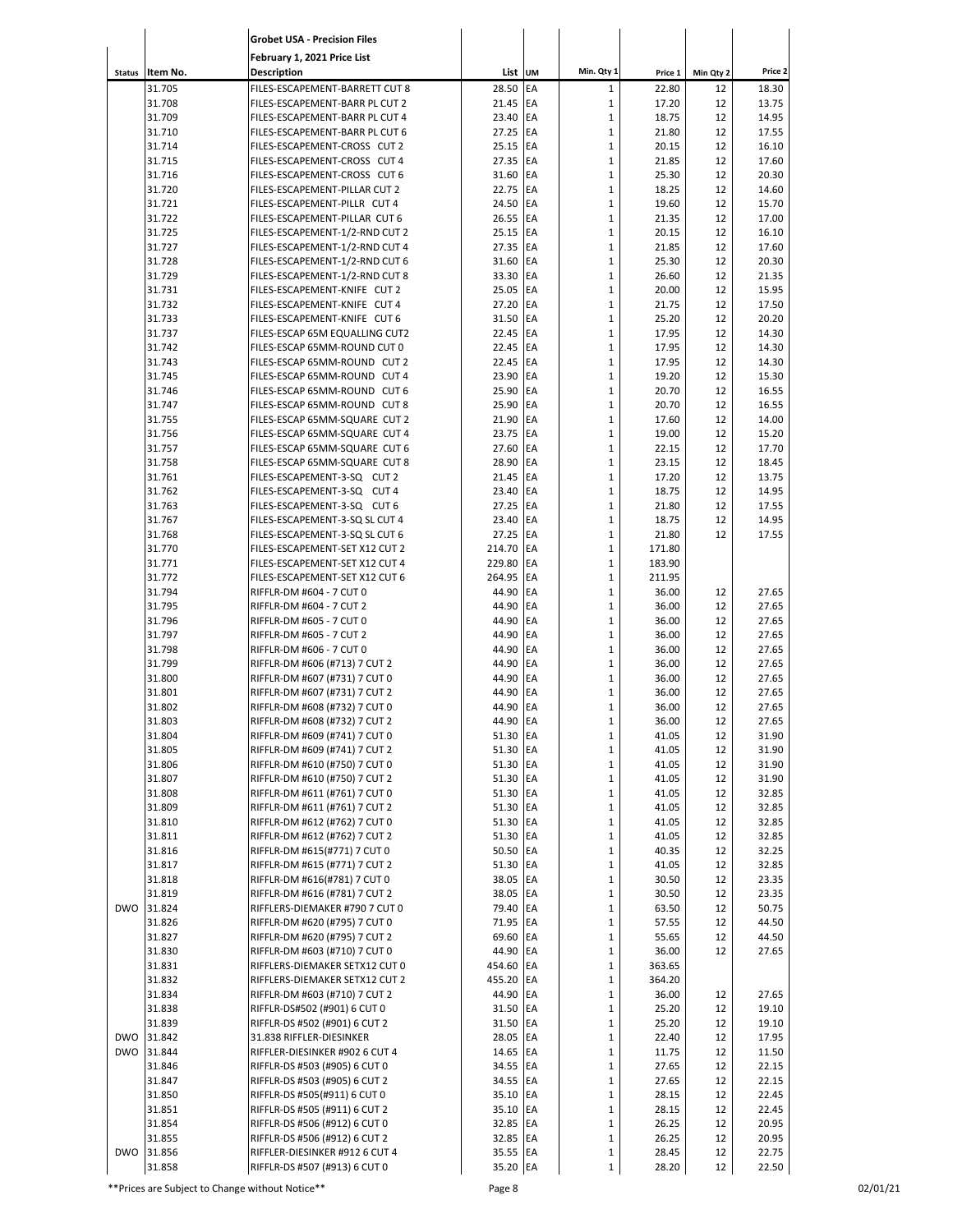|                          |                          | <b>Grobet USA - Precision Files</b>                              |                       |                 |                              |                |           |                |
|--------------------------|--------------------------|------------------------------------------------------------------|-----------------------|-----------------|------------------------------|----------------|-----------|----------------|
|                          |                          | February 1, 2021 Price List                                      |                       |                 |                              |                |           |                |
|                          | Status Item No.          | Description                                                      | List UM               |                 | Min. Qty 1                   | Price 1        | Min Qty 2 | Price 2        |
|                          | 31.859                   | RIFFLR-DS #507 (#913) 6 CUT 2                                    | 35.20                 | EA              | $\mathbf 1$                  | 28.20          | 12        | 22.50          |
|                          | 31.862                   | RIFFLR-DS #508 (#914) 6 CUT 0                                    | 32.90                 | EA              | $\mathbf{1}$                 | 26.30          | 12        | 21.00          |
|                          | 31.863                   | RIFFLR-DS #508 (#914) 6 CUT 2                                    | 32.90                 | EA              | $\mathbf{1}$                 | 26.30          | 12        | 21.00          |
|                          | 31.865<br>31.866         | RIFFLR-DS #509 (#915) 6 CUT 0<br>RIFFLR-DS #509 (#915) 6 CUT 2   | 33.00<br>33.00        | EA<br>EA        | $\mathbf{1}$<br>$\mathbf{1}$ | 26.40<br>26.40 | 12<br>12  | 21.20<br>21.20 |
|                          | 31.869                   | RIFFLR-DS #511 (#917) 6 CUT 0                                    | 33.00                 | EA              | $\mathbf{1}$                 | 26.40          | 12        | 21.20          |
|                          | 31.870                   | RIFFLR-DS #511(#917) 6 CUT 2                                     | 33.00                 | EA              | $\mathbf{1}$                 | 26.40          | 12        | 21.20          |
| <b>DWO</b>               | 31.871                   | RIFFLER-DIESINKER #917 6 CUT 4                                   | 32.70                 | EA              | $\mathbf{1}$                 | 26.15          | 12        | 20.90          |
|                          | 31.873                   | RIFFLR-DS #512 (#918) 6 CUT 2                                    | 35.20                 | EA              | $\mathbf{1}$                 | 28.20          | 12        | 22.50          |
| <b>DWO</b><br><b>DWO</b> | 31.878<br>31.879         | 31.873 DIESINKER #919 6 CUT 4<br>RIFFLER-DIESINKER               | 41.60<br>37.35        | EA<br>EA        | $\mathbf{1}$<br>$\mathbf 1$  | 33.30<br>29.90 | 12<br>12  | 27.25<br>23.90 |
| <b>DWO</b>               | 31.880                   | RIFFLER-DIESINKER #920 6 CUT 2                                   | 35.10                 | EA              | $\mathbf 1$                  | 28.05          | 12        | 22.40          |
|                          | 31.882                   | RIFFLR-DS #515 (#930) 6 CUT 0                                    | 32.85                 | EA              | $\mathbf{1}$                 | 26.25          | 12        | 20.95          |
|                          | 31.889                   | RIFFLR-DS #517 (#940) 6 CUT 2                                    | 38.45                 | EA              | $\mathbf{1}$                 | 26.25          | 12        | 20.95          |
|                          | 31.893                   | RIFFLR-DS #518 (#941) 6 CUT 2                                    | 32.85                 | EA              | $\mathbf{1}$                 | 26.25          | 12        | 20.95          |
|                          | 31.896                   | RIFFLR-DS #519 (#942) 6 CUT 0                                    | 37.40                 | EA              | $\mathbf{1}$                 | 30.00          | 12        | 24.00          |
| <b>DWO</b>               | 31.897<br>31.902         | RIFFLR-DS #519 (#942) 6 CUT 2<br>RIFFLER-DIESINKER #950 6 CUT 4  | 37.40<br>21.80        | EA<br>EA        | $\mathbf 1$<br>$\mathbf{1}$  | 30.00<br>17.45 | 12<br>12  | 24.00<br>17.05 |
|                          | 31.903                   | RIFFLR-DS #522 (#951) 6 CUT 0                                    | 44.85                 | EA              | $\mathbf{1}$                 | 35.95          | 12        | 28.65          |
|                          | 31.904                   | RIFFLR-DS #522 (#951) 6 CUT 2                                    | 44.85                 | EA              | $\mathbf{1}$                 | 35.95          | 12        | 28.65          |
|                          | 31.906                   | RIFFLR-DS #523 (#952) 6 CUT 0                                    | 44.75                 | EA              | $\mathbf{1}$                 | 35.80          | 12        | 28.55          |
|                          | 31.907                   | RIFFLR-DS #523 (#952) 6 CUT 2                                    | 44.75                 | EA              | $\mathbf{1}$                 | 35.80          | 12        | 28.55          |
| <b>DWO</b>               | 31.908                   | RIFFLER-DIESINKER #952 6 CUT 4                                   | 41.60                 | EA              | $\mathbf 1$                  | 33.30          | 12        | 26.60          |
|                          | 31.917<br>31.918         | RIFFLR-DS #525 (#955) 6 CUT 0                                    | 48.25<br>48.25        | <b>EA</b><br>EA | $\mathbf{1}$<br>$\mathbf 1$  | 38.65<br>38.65 | 12<br>12  | 30.90<br>30.90 |
|                          | 31.921                   | RIFFLR-DS #525 (#955) 6 CUT 2<br>RIFFLR-DS #526 (#956) 6 CUT 0   | 33.00                 | EA              | $\mathbf{1}$                 | 26.40          | 12        | 21.20          |
|                          | 31.922                   | RIFFLR-DS #526 (#956) 6 CUT 2                                    | 33.00                 | EA              | $\mathbf{1}$                 | 26.40          | 12        | 21.20          |
| <b>DWO</b>               | 31.923                   | 31.922 RIFFLER-DIESINKER                                         | 36.30                 | EA              | $\mathbf{1}$                 | 29.05          | 12        | 23.25          |
|                          | 31.925                   | RIFFLR-DS #527 (#957) 6 CUT 0                                    | 37.00                 | EA              | $\mathbf{1}$                 | 29.60          | 12        | 23.70          |
|                          | 31.926                   | RIFFLR-DS #527 (#957) 6 CUT 2                                    | 37.00                 | EA              | $\mathbf 1$                  | 29.60          | 12        | 23.70          |
|                          | 31.932<br>31.933         | RIFFLR-DS #529(#961) 6 CUT 0                                     | 38.45<br>38.45        | EA<br>EA        | $\mathbf{1}$<br>$\mathbf{1}$ | 30.85<br>30.85 | 12<br>12  | 23.70<br>23.70 |
|                          | 31.939                   | RIFFLR-DS #529(#961) 6 CUT 2<br>RIFFLR-DS #531 (#963) 6 CUT 0    | 39.15                 | EA              | $\mathbf{1}$                 | 31.40          | 12        | 24.20          |
|                          | 31.940                   | RIFFLR-DS #531 (#963) 6 CUT 2                                    | 39.15                 | EA              | $\mathbf 1$                  | 31.40          | 12        | 24.20          |
|                          | 31.943                   | RIFFLR-DS #532 (#964) 6 CUT 0                                    | 29.50                 | EA              | $\mathbf{1}$                 | 23.60          | 12        | 18.10          |
|                          | 31.944                   | RIFFLR-DS #532(#964) 6 CUT 2                                     | 29.50                 | EA              | $\mathbf 1$                  | 23.60          | 12        | 18.10          |
|                          | 31.946                   | RIFFLR-DS #533 (#965) 6 CUT 0                                    | 29.50                 | EA              | $\mathbf{1}$                 | 23.60          | 12        | 18.10          |
|                          | 31.947                   | RIFFLR-DS #533 (#965) 6 CUT 2                                    | 29.50                 | EA<br>EA        | $\mathbf{1}$                 | 23.60          | 12<br>12  | 18.10          |
|                          | 31.951<br>31.952         | RIFFLR-DS #534 (#970) 6 CUT 2<br>RIFFLR-DS #534 (#970) 6 CUT 4   | 32.85<br>39.95        | EA              | $\mathbf 1$<br>$\mathbf{1}$  | 26.25<br>32.00 | 12        | 20.95<br>25.60 |
|                          | 31.957                   | RIFFLR-DS #536 (#972) 6 CUT 0                                    | 34.05                 | EA              | $\mathbf{1}$                 | 27.25          | 12        | 20.80          |
|                          | 31.958                   | RIFFLR-DS #536 (#972) 6 CUT 2                                    | 34.05                 | EA              | $\mathbf 1$                  | 27.25          | 12        | 20.80          |
|                          | 31.959                   | RIFFLR-DS #536 (#972) 6 CUT 4                                    | 39.95                 | EA              | $\mathbf 1$                  | 32.00          | 12        | 24.70          |
|                          | 31.961                   | RIFFLR-DS #537 (#973) 6 CUT 0                                    | 32.85 EA              |                 | $\mathbf{1}$                 | 26.25          | 12        | 20.95          |
| DWO                      | 31.962<br>31.963         | RIFFLR-DS #537 (#973) 6 CUT 2<br>RIFFLER-DIESINKER #973 6 CUT 4  | 32.85 EA<br>34.55 EA  |                 | $\mathbf{1}$                 | 26.25          | 12        | 20.95<br>22.10 |
|                          | 31.966                   | RIFFLR-DS #538 (#974) 6 CUT 2                                    | 32.85 EA              |                 | $\mathbf 1$<br>$\mathbf 1$   | 27.65<br>26.25 | 12<br>12  | 20.05          |
|                          | DWO 31.967               | 31.966-DIESINKER #974 6 CUT 4                                    | 36.30 EA              |                 | $\mathbf 1$                  | 29.05          | 12        | 23.25          |
| DWO                      | 31.968                   | (31.967) DIESINKER #974 6 CUT 6                                  | 7.90 EA               |                 | $\mathbf 1$                  | 6.30           |           |                |
|                          | 31.969                   | RIFFLR-DS #539 (#975) 6 CUT 0                                    | 32.85 EA              |                 | $\mathbf 1$                  | 26.25          | 12        | 20.05          |
|                          | 31.970                   | RIFFLR-DS #539 (#975) 6 CUT 2                                    | 32.85 EA              |                 | $\mathbf 1$                  | 26.25          | 12        | 20.05          |
|                          | 31.972<br>31.973         | RIFFLR-DS #541 (#981) 6 CUT 0<br>RIFFLR-DS #541 (#981) 6 CUT 2   | 29.50 EA<br>29.50 EA  |                 | $\mathbf 1$<br>$\mathbf 1$   | 23.60<br>23.60 | 12<br>12  | 18.10<br>18.10 |
|                          | 31.974                   | RIFFLR-DS #541(#981) 6 CUT 4                                     | 35.95 EA              |                 | $\mathbf 1$                  | 28.65          | 12        | 21.95          |
|                          | 31.976                   | RIFFLR-DS #542 (#982) 6 CUT 0                                    | 29.50 EA              |                 | $\mathbf 1$                  | 23.60          | 12        | 18.10          |
|                          | 31.977                   | RIFFLR-DS #542 (#982) 6 CUT 2                                    | 29.50 EA              |                 | $\mathbf 1$                  | 23.60          | 12        | 18.10          |
|                          | 31.979                   | RIFFLR-DS #543 (#983) 6 CUT 0                                    | 29.50 EA              |                 | $\mathbf 1$                  | 23.60          | 12        | 18.10          |
|                          | 31.980                   | RIFFLR-DS #543 (#983) 6 CUT 2                                    | 29.50 EA              |                 | $\mathbf 1$                  | 23.60          | 12        | 18.10          |
|                          | 31.983<br>31.984         | RIFFLR-DS #544 (#984) 6 CUT 0<br>RIFFLR-DS #544 (#984) 6 CUT 2   | 29.50 EA<br>29.50 EA  |                 | $\mathbf 1$<br>$\mathbf 1$   | 23.60<br>23.60 | 12<br>12  | 18.10<br>18.10 |
|                          | 31.986                   | RIFFLR-DS #545 (#985) 6 CUT 0                                    | 29.50 EA              |                 | $\mathbf 1$                  | 23.60          | 12        | 18.10          |
|                          | 31.987                   | RIFFLR-DS #545 (#985) 6 CUT 2                                    | 29.50 EA              |                 | $\mathbf 1$                  | 23.60          | 12        | 18.10          |
|                          | 31.990                   | RIFFLR-DS #546 (# 986) 6 CUT 0                                   | 30.45 EA              |                 | $\mathbf 1$                  | 24.40          | 12        | 18.10          |
|                          | 31.991                   | RIFFLR-DS #546 (#986) 6 CUT 2                                    | 30.45 EA              |                 | $\mathbf 1$                  | 24.40          | 12        | 18.10          |
|                          | DWO 31.999               | RIFFLER-DIESINKER #988 6 CUT 4                                   | 32.65 EA              |                 | $\mathbf 1$                  | 26.00          | 12        | 16.40          |
|                          | DWO 32.001<br>DWO 32.002 | RIFFLER-DIESINKER #990 6 CUT 0                                   | 16.75 EA              |                 | $\mathbf 1$<br>$\mathbf 1$   | 13.40<br>28.05 | 12        | 13.15<br>22.40 |
| DWO                      | 32.003                   | RIFFLER-DIESINKER #990 6 CUT 2<br>RIFFLER-DIESINKER #990 6 CUT 4 | 35.10 EA<br>19.10 EA  |                 | $\mathbf 1$                  | 15.25          | 12<br>12  | 15.10          |
|                          | 32.011                   | RIFFLER-DIESINKER CUT 2 #552                                     | 40.95 EA              |                 | $\mathbf 1$                  | 32.80          | 12        | 26.20          |
|                          | 32.012                   | RIFFLR-DS #552 (#996) 6 CUT 4                                    | 46.60 EA              |                 | $\mathbf 1$                  | 37.25          | 12        | 29.85          |
|                          | DWO 32.014               | RIFFLER-DIESINKER #997 6 CUT 0                                   | 13.55 EA              |                 | $\mathbf 1$                  | 10.85          | 12        | 10.65          |
|                          | DWO 32.016               | RIFFLER-DIESINKER #997 6 CUT 4                                   | 13.85 EA              |                 | $\mathbf 1$                  | 11.10          | 12        | 10.85          |
| <b>DWO</b>               | 32.018                   | RIFFLER-DIESINKER #916 6 CUT 2                                   | 30.65 EA              |                 | $\mathbf 1$                  | 24.55          | 12<br>12  | 19.60<br>10.95 |
| DWO                      | 32.01802<br>32.020       | RIFFLER-DIESINKER #916 6 CUT 4<br>RIFFLERS-DS SET X12 6 CUT 0    | 10.95 EA<br>329.70 EA |                 | $\mathbf 1$<br>$\mathbf 1$   | 8.75<br>263.90 |           |                |
|                          | 32.021                   | RIFFLERS-DS SET X12 6 CUT 2                                      | 329.70 EA             |                 | $\mathbf 1$                  | 263.90         |           |                |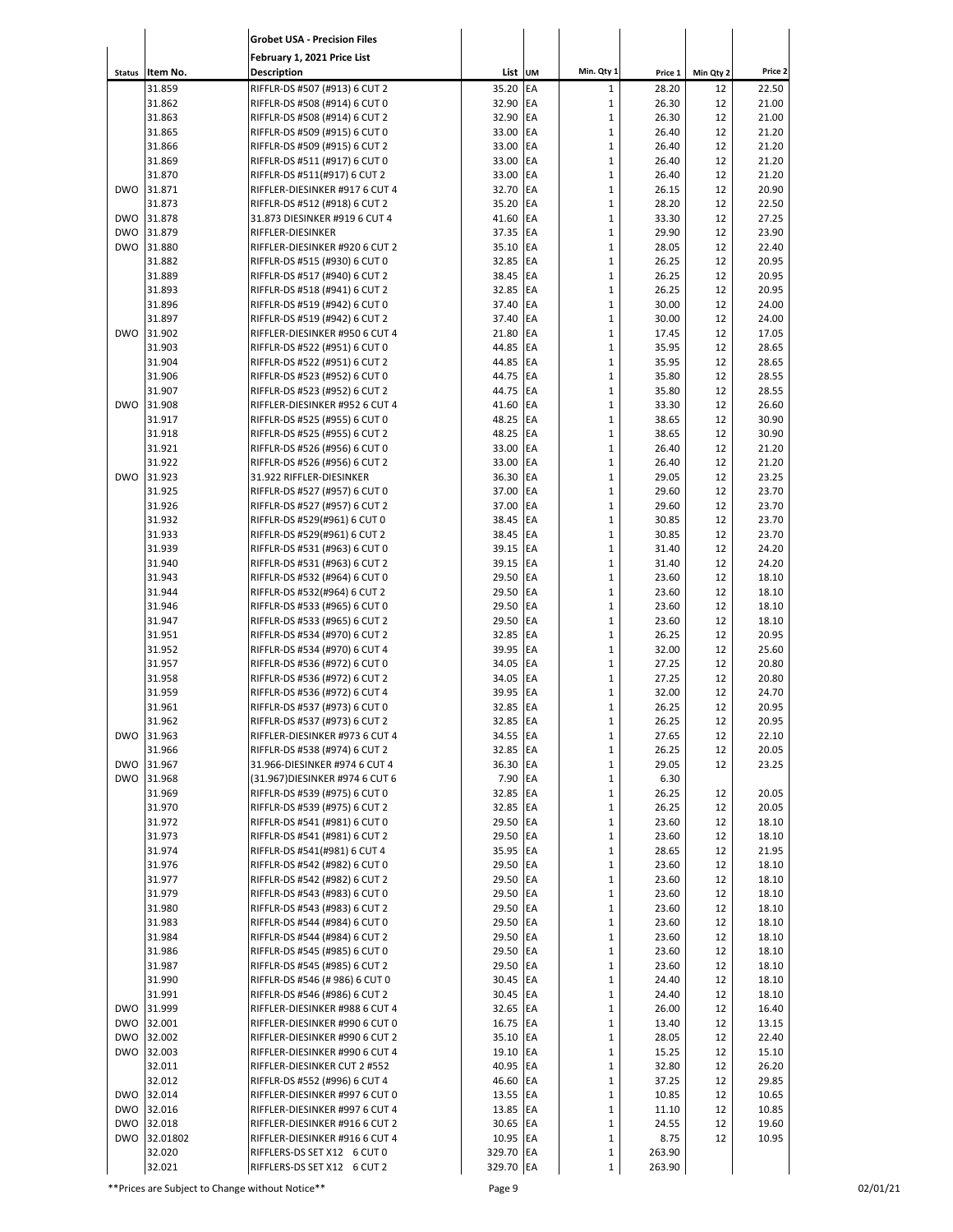|                             |                    | <b>Grobet USA - Precision Files</b>                              |                      |            |                              |                   |           |                |
|-----------------------------|--------------------|------------------------------------------------------------------|----------------------|------------|------------------------------|-------------------|-----------|----------------|
|                             |                    | February 1, 2021 Price List                                      |                      |            | Min. Qty 1                   |                   |           | Price 2        |
| <b>Status</b><br><b>DWO</b> | Item No.<br>32.022 | <b>Description</b><br>RIFFLERS-DS SET X12 6 CUT 4                | List UM<br>354.85    | EA         | $\mathbf 1$                  | Price 1<br>283.85 | Min Qty 2 |                |
| <b>DWO</b>                  | 32.027             | RIFFLER-DIESINKER #980 6 CUT 2                                   | 27.65                | EA         | $\mathbf 1$                  | 22.15             | 12        | 17.70          |
| <b>DWO</b>                  | 32.02702           | RIFFLER-DIESINKER #980 6 CUT 4                                   | 32.05                | EA         | $\mathbf 1$                  | 25.65             | 12        | 20.50          |
|                             | 32.029             | RIFFLERS DS SET X24 6 CUT 2                                      | 664.00               | EA         | $\mathbf{1}$                 | 531.15            |           |                |
| <b>DWO</b>                  | 32.034             | RIFFLER-DIESINKER #943 6 CUT 2                                   | 29.25                | EA         | $\mathbf{1}$                 | 23.40             | 12        | 18.70          |
| <b>DWO</b>                  | 32.03402<br>32.075 | RIFFLER-DIESINKER #943 6 CUT 4<br>RIFFLR-TM #652 (#410) 12 CUT 0 | 13.45<br>84.15       | EA<br>EA   | $\mathbf{1}$<br>$\mathbf{1}$ | 10.75<br>67.30    | 12<br>12  | 10.45<br>53.80 |
|                             | 32.077             | RIFFLR-TM #659 (#411) 12 CUT 0                                   | 84.15                | EA         | $\mathbf{1}$                 | 67.30             | 12        | 53.80          |
| <b>DWO</b>                  | 32.085             | RIFFLER-TOOLMAKER 450 12 CUT 0                                   | 82.80                | EA         | $\mathbf{1}$                 | 66.25             | 12        | 53.00          |
| <b>DWO</b>                  | 32.087             | RIFFLER-TOOLMAKER 460 12 CUT 0                                   | 85.35                | EA         | $\mathbf{1}$                 | 68.25             | 12        | 54.60          |
|                             | 33.820             | FILES ERGO GRIP HAND CUT 00                                      | 19.50                | EA         | $\mathbf{1}$                 | 14.65             | 12        | 10.70          |
|                             | 33.821             | FILES ERGO GRIP HAND CUT 1                                       | 19.50                | EA         | $\mathbf{1}$                 | 14.65             | 12        | 11.30          |
|                             | 33.822             | FILE ERGO GRIP HALF RND CUT 00                                   | 23.55                | EA         | $\mathbf{1}$                 | 17.70             | 12        | 12.90          |
|                             | 33.823<br>33.824   | FILE ERGO GRIP HALF-RND CUT 1<br>FILES ERGO GRIP ROUND CUT 00    | 23.55<br>14.50       | EA<br>EA   | $\mathbf{1}$<br>$\mathbf{1}$ | 17.70<br>11.00    | 12<br>12  | 14.25<br>7.95  |
|                             | 33.825             | FILES ERGO GRIP ROUND CUT 1                                      | 14.50                | EA         | $\mathbf{1}$                 | 11.00             | 12        | 8.35           |
|                             | 33.826             | FILES ERGO GRIP SQUARE CUT 00                                    | 21.55                | EA         | $\mathbf{1}$                 | 16.15             | 12        | 12.00          |
|                             | 33.827             | FILES ERGO GRIP SQUARE CUT 1                                     | 21.55                | EA         | $\mathbf{1}$                 | 16.15             | 12        | 12.00          |
|                             | 33.828             | FILES ERGO GRIP THREE SQ CUT00                                   | 20.85                | EA         | $\mathbf{1}$                 | 15.65             | 12        | 12.50          |
|                             | 33.829             | FILES ERGO GRIP THREE SQ CUT 1                                   | 20.85                | EA         | $\mathbf{1}$                 | 15.65             | 12        | 12.50          |
|                             | 33.831             | FILES ERGO GRIP-SETS X5 CUT 00                                   | 76.85                | EA         | $\mathbf 1$                  | 57.75             |           |                |
|                             | 33.832             | FILES ERGO GRIP-SETS X5 CUT 1                                    | 76.85                | EA         | $\mathbf{1}$                 | 57.75             |           |                |
|                             | 33.834<br>33.835   | FILE - ERGO GRIP RASP HAND<br>FILE ERGO GRIP RASP HALF ROUND     | 21.60<br>20.90       | EA<br>EA   | $\mathbf{1}$<br>$\mathbf{1}$ | 16.35<br>15.70    | 12<br>12  | 11.30<br>12.60 |
|                             | 33.836             | FILE ERGO GRIP RASP ROUND                                        | 13.50                | EA         | $\mathbf{1}$                 | 10.10             | 12        | 8.05           |
|                             | 33.837             | FILE ERGO GRIP RASP SQUARE                                       | 21.85                | EA         | $\mathbf{1}$                 | 16.50             | 12        | 13.10          |
|                             | 33.838             | FILE ERGO GRIP RASP 3- SQUARE                                    | 24.45                | <b>IEA</b> | $\mathbf 1$                  | 18.35             | 12        | 14.65          |
|                             | 33.840             | FILE ERGO GRIP RASP SET X5                                       | 80.70                | EA         | $\mathbf{1}$                 | 60.70             |           |                |
| <b>DWO</b>                  | 33.848             | HANDLE FOR HABILIS RIFFLERS                                      | 21.30                | EA         | $\mathbf{1}$                 | 12.75             | 12        | 10.15          |
|                             | 33.852             | ERGO GRIP DIAMOND FILES SET X5                                   | 451.00               | EA         | $\mathbf{1}$                 | 291.50            |           |                |
|                             | 33.855             | LOCKSMITH FILE KIT #1                                            | 323.30               | EA         | $\mathbf{1}$                 | 161.65            |           |                |
|                             | 33.85504           | LOCKSMITH FILE KIT #3                                            | 197.80               | EA         | $\mathbf{1}$                 | 98.90             |           |                |
|                             | 33.860<br>33.861   | FILES-MASCOT-14CM EQUALLING<br>FILES-MASCOT-14CM FLAT            | 6.35<br>6.30         | EA<br>EA   | $\mathbf{1}$<br>$\mathbf 1$  | 3.90<br>3.85      | 12<br>12  | 3.10<br>3.05   |
|                             | 33.862             | FILES-MASCOT-14CM HALF ROUND                                     | 7.90                 | EA         | $\mathbf{1}$                 | 6.60              | 12        | 5.50           |
|                             | 33.863             | FILES-MASCOT-14CM ROUND                                          | 6.20                 | EA         | $\mathbf 1$                  | 3.70              | 12        | 3.00           |
|                             | 33.864             | FILES-MASCOT-14CM SQUARE                                         | 6.80                 | EA         | $\mathbf{1}$                 | 4.15              | 12        | 3.35           |
|                             | 33.865             | FILES-MASCOT-14CM THREE SQUARE                                   | 6.35                 | EA         | $\mathbf{1}$                 | 3.90              | 12        | 3.05           |
|                             | 33.867             | FILES-MASCOT-14CM<br>SET X6                                      | 43.10                | EA         | $\mathbf{1}$                 | 27.95             | 12        | 22.30          |
|                             | 33.873             | DIA. FILES ERGO GRIP 3-SQUARE                                    | 106.70               | EA         | $\mathbf 1$                  | 85.15             | 12        | 68.30          |
|                             | 33.875             | DIA. FILES ERGO GRIP ROUND                                       | 61.25                | EA         | $\mathbf{1}$                 | 49.05             | 12        | 39.50          |
|                             | 33.876<br>33.877   | DIA. FILES ERGO GRIP 1/2-ROUND<br>DIA. FILES ERGO GRIP HAND      | 106.70<br>96.20      | EA<br>EA   | $\mathbf{1}$<br>$\mathbf{1}$ | 85.15<br>76.85    | 12<br>12  | 68.30<br>61.55 |
|                             | 33.880             | FILES-TEBORG NEEDLE-BARRET #2                                    | 64.50 DZ             |            | $\overline{1}$               | 40.75             |           |                |
|                             | 33.881             | FILES-TEBORG NEEDLE-BARRET #4                                    | 72.35 DZ             |            | $\mathbf 1$                  | 43.50             |           |                |
|                             | 33.882             | FILES-TEBORG NEEDLE-CROSS #2                                     | 74.15 DZ             |            | $\mathbf 1$                  | 46.25             |           |                |
|                             | 33.883             | FILES-TEBORG NEEDLE-CROSS #4                                     | 81.90 DZ             |            | $\mathbf{1}$                 | 49.25             |           |                |
|                             | 33.884             | FILES- TEBORG NEEDLE-EQUAL #2                                    | 57.45 DZ             |            | $\mathbf{1}$                 | 35.25             |           |                |
|                             | 33.885             | FILES-TEBORG NEEDLE-EQUAL #4                                     | 63.55 DZ             |            | $\mathbf 1$                  | 38.15             |           |                |
|                             | 33.886             | FILES-TEBORG NEEDLE-1/2-RD #2                                    | 74.15 DZ             |            | $\mathbf{1}$                 | 44.55             |           |                |
|                             | 33.887<br>33.890   | FILES-TEBORG NEEDLE-1/2-RD #4<br>FILES-TEBORG NEEDLE-KNIFE #2    | 81.90 DZ<br>72.35 DZ |            | $\mathbf 1$<br>$\mathbf 1$   | 49.25<br>46.25    |           |                |
|                             | 33.891             | FILES-TEBORG NEEDLE-KNIFE #4                                     | 80.30 DZ             |            | $\mathbf 1$                  | 48.15             |           |                |
|                             | 33.894             | FILES-TEBORG NEEDLE-ROUND #2                                     | 57.45 DZ             |            | $\mathbf 1$                  | 36.35             |           |                |
|                             | 33.895             | FILES-TEBORG NEEDLE-ROUND #4                                     | 63.55 DZ             |            | $\mathbf{1}$                 | 38.55             |           |                |
|                             | 33.898             | FILES-TEBORG NEEDLE-SQUARE #2                                    | 64.50 DZ             |            | $\mathbf 1$                  | 39.65             |           |                |
|                             | 33.900             | FILES-TEBORG NEEDLE-3-SQ #2                                      | 64.50 DZ             |            | $\mathbf{1}$                 | 39.65             |           |                |
|                             | 33.901             | FILES-TEBORG NEEDLE-3-SQ #4                                      | 72.35 DZ             |            | $\mathbf 1$                  | 43.50             |           |                |
|                             | 33.902             | FILES-TEBORG NEEDLE-WARD #2                                      | 64.50 DZ             |            | $\mathbf 1$                  | 39.65             |           |                |
|                             | 33.903             | FILES-TEBORG NEEDLE-WARD #4                                      | 72.35 DZ             |            | $\mathbf{1}$<br>$\mathbf 1$  | 43.50             |           |                |
|                             | 33.906<br>33.907   | FILES-TEBORG NEEDLE-SET X6 MED<br>FILES-TEBORG NEEDLE-SETX6 FINE | 42.90 EA<br>42.90 EA |            | $\mathbf 1$                  | 26.90<br>26.90    |           |                |
|                             | 33.908             | FILES-TEBORG NEEDLE-SETX12 MED                                   | 75.90 EA             |            | $\mathbf 1$                  | 53.90             |           |                |
|                             | 33.909             | FILES-TEBORG NEEDLE-SETX12FINE                                   | 75.90 EA             |            | $\mathbf 1$                  | 53.90             |           |                |
|                             | 33.915             | FILES-TEBORG WAX-EQUALLING                                       | 18.30 EA             |            | $\mathbf 1$                  | 11.00             | 12        | 8.80           |
|                             | 33.916             | FILES-TEBORG WAX-FLAT                                            | 19.25 EA             |            | $\mathbf 1$                  | 11.70             | 12        | 9.20           |
|                             | 33.917             | FILES-TEBORG WAX-HALF ROUND                                      | 23.45 EA             |            | $\mathbf 1$                  | 14.05             | 12        | 11.20          |
|                             | 33.918             | FILES-TEBORG WAX-ROUND                                           | 17.20 EA             |            | $\mathbf{1}$                 | 10.45             | 12        | 8.30           |
|                             | 33.919             | FILES-TEBORG WAX-SQUARE                                          | 17.20 EA             |            | $\mathbf 1$                  | 10.45             | 12        | 8.30           |
|                             | 33.920<br>33.922   | FILES-TEBORG WAX-THREE SQUARE                                    | 17.20 EA             |            | $\mathbf 1$                  | 12.65             | 12        | 8.30           |
|                             | DWO 33.930         | FILES-TEBORG WAX-SET X6<br>DIA FILE 1-1/8 X.128" 200 GRIT        | 87.10 EA<br>25.35 EA |            | $\mathbf 1$<br>$\mathbf 1$   | 56.25<br>14.45    |           |                |
|                             | DWO 33.932         | DIA FILE 1-3/4 X.124" 325 GRIT                                   | 25.35 EA             |            | $\mathbf 1$                  | 14.45             |           |                |
|                             | DWO 33.933         | DIA FILE 1-3/4X.128" 200 GRIT                                    | 25.35 EA             |            | $\mathbf 1$                  | 14.45             |           |                |
|                             | DWO 33.935         | DIA FILE 1-1/8 X.242" 325 GRIT                                   | 25.35 EA             |            | $\mathbf 1$                  | 14.45             |           |                |
|                             | DWO 33.938         | DIA FILE 1-3/4 X.244" 200 GRIT                                   | 25.35 EA             |            | $\mathbf 1$                  | 14.45             |           |                |

\*\*Prices are Subject to Change without Notice\*\* Page 10 02/01/21